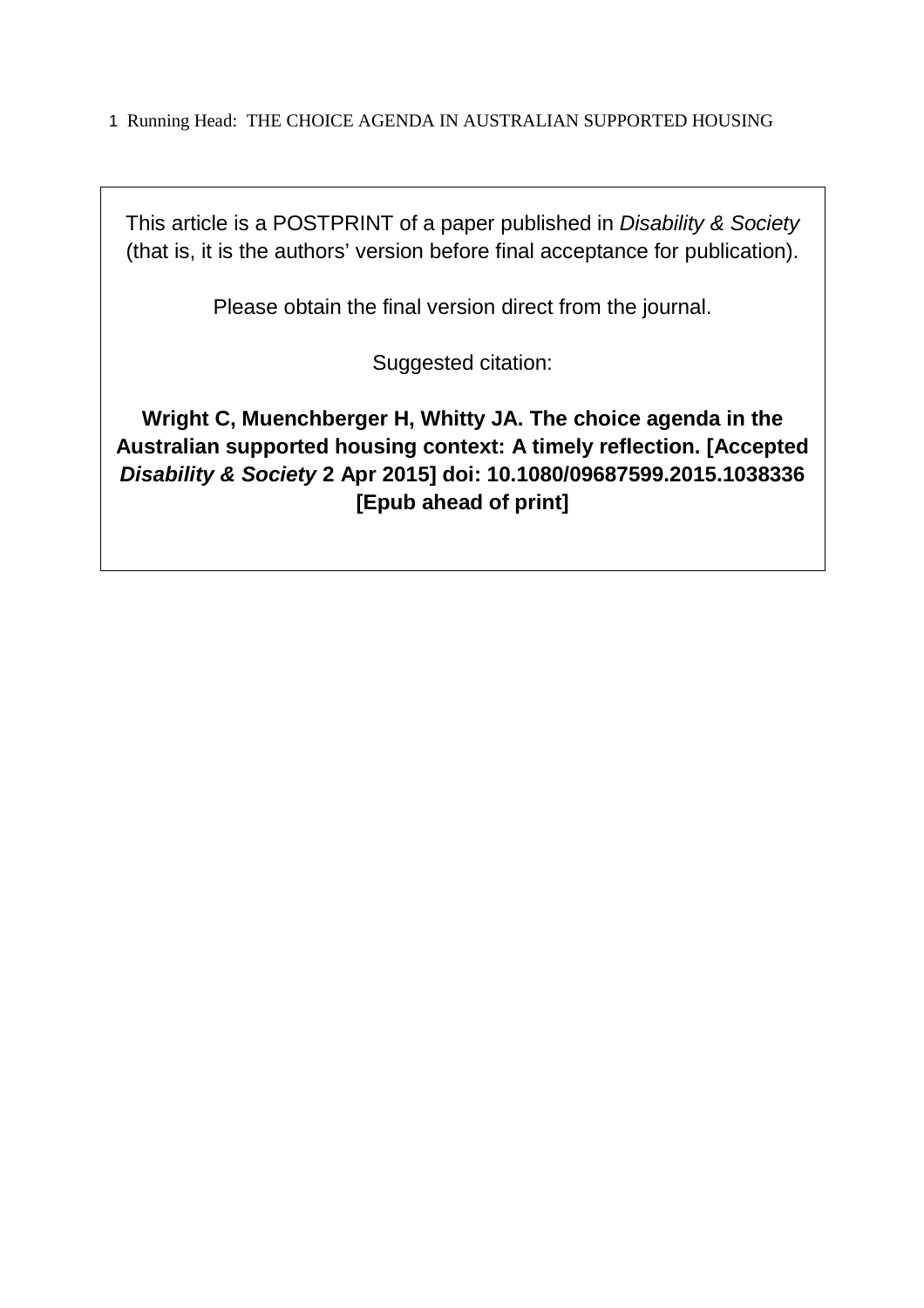# 2 Running Head: THE CHOICE AGENDA IN AUSTRALIAN SUPPORTED HOUSING **The choice agenda in the Australian supported housing context: A timely reflection**

#### Abstract

The last thirty years has seen significant developments in the Australian housing sector for people with disabilities. Despite much change in the sector, and advancements in disability services, the range of current supported housing options for younger Australian adults with a neurological disability remains vastly under-developed. This is despite a widely accepted and endorsed recognition that, as is the general population, people with *all* forms of disability have a right to housing of their choice. This paper presents a timely critique of the key actions made by the Australian disability and housing sectors and subsequently proposes a more informed approach to supported housing design and development: one that is based on a comprehensive understanding of consumer housing priorities and preferences, and is conducive to a person's biopsychosocial health.

**Keywords:** Housing policy; housing design; housing choice; physical disability; cognitive disability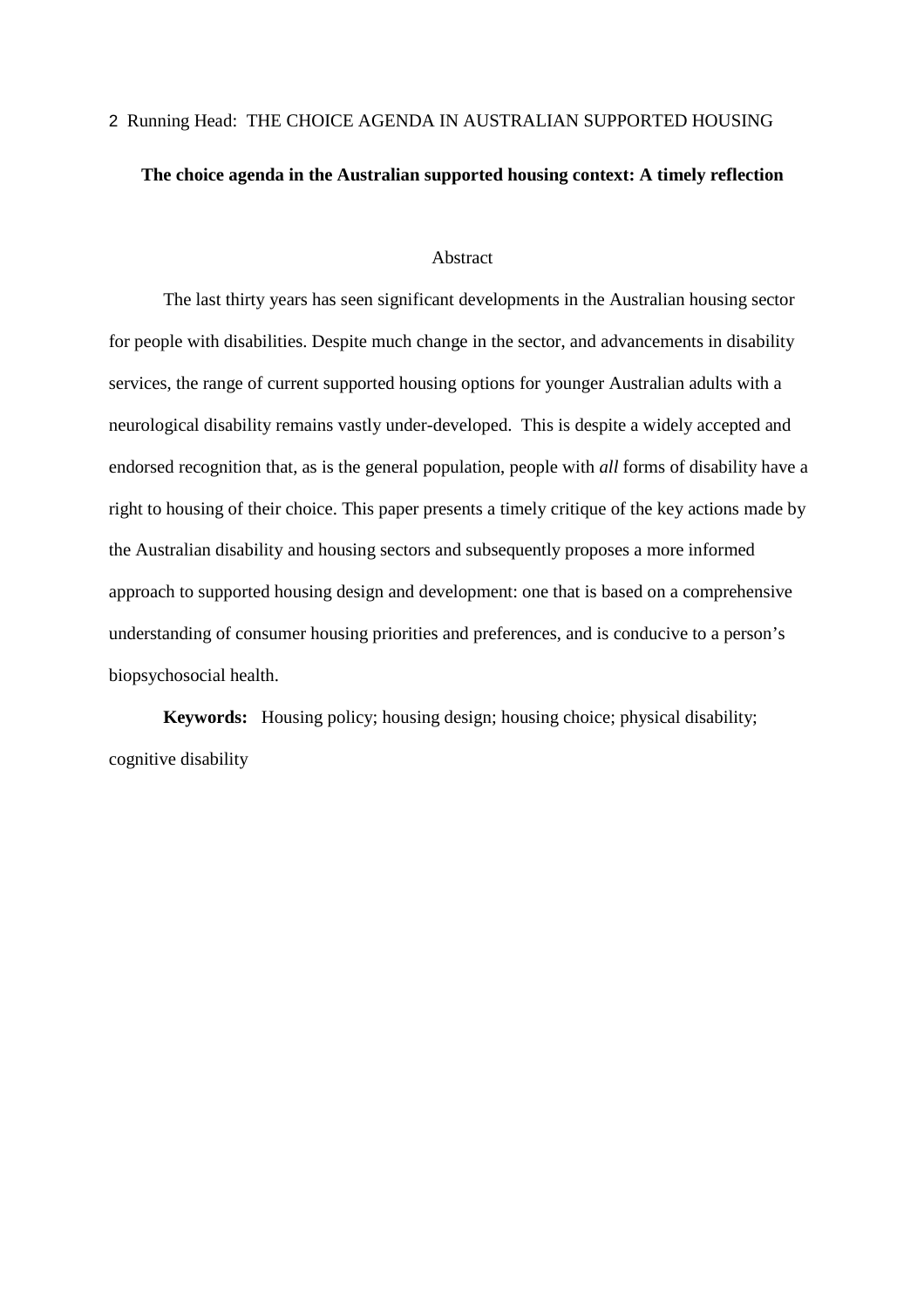#### **The choice agenda in the Australian supported housing context: A timely reflection**

#### **Introduction**

It is widely acknowledged that adults with acquired brain or spinal injury or progressive neurological illness (e.g., Multiple Sclerosis; Cerebral Palsy) incur significant housing challenges post diagnosis (Cameron, Pirozzo, and Tooth 2001; Foster, Fleming, and Tilse 2007; Nalder et al. 2012). Due to the complex physical and/or cognitive nature of their condition, individuals living with a neurological disability often require assistance with activities of daily living (ADL) and personal care. This has direct implications on the type of housing they require in the long-term, and differentiates their housing need from other disability types. The housing challenges experienced are reflective of a broader and persistent issue relating to housing availability as well as the problem with housing suitability. In the case of acquired neurological injury, once the person is deemed medically stable by a physician or able to function semiindependently, arrangements are made to refer the person back to: (a) their family home, where the infrastructure often requires modifications; or (b) some form of supported accommodation or residential care facility (in instances where the family home is not an option) to continue their care and support as needed during this initial recovery period (Beer and Faulkner 2008; Cameron, Pirozzo, and Tooth 2001; Foster, Fleming, and Tilse 2007; Nalder et al. 2012). Similarly, adults living with a neurological disability or progressive illness since birth or childhood often reside in the family home much longer than a person of similar age without a disability (Australian Bureau of Statistics 2009). This is, in part, due to the lack of suitable housing alternatives currently available to support the person in living away from family.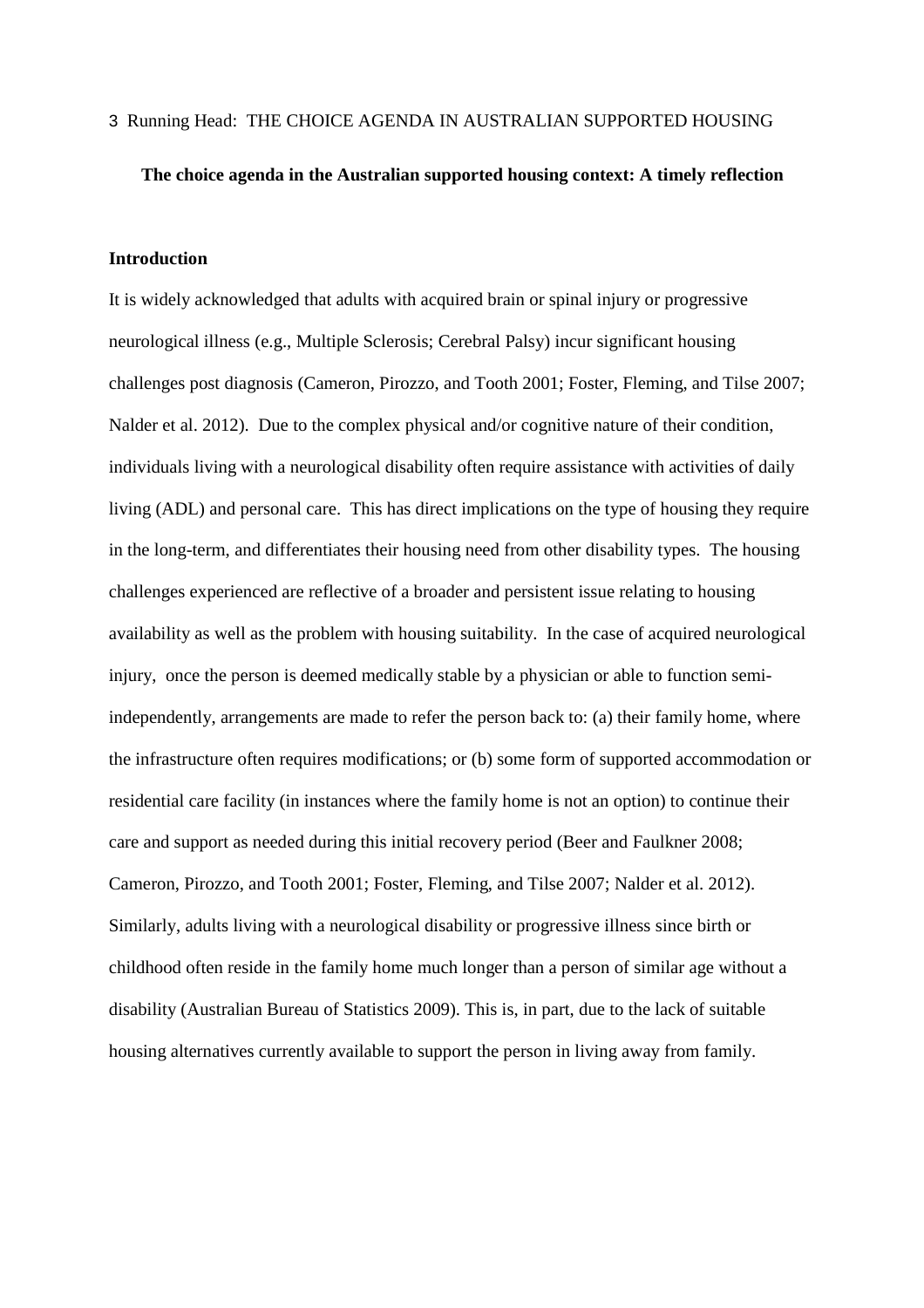Whether the person's neurological disability is acquired or developmental in nature, individuals are usually faced with two scenarios relating to their long-term housing situation: (1) stay at home with family indefinitely, though this often increases pressure on families and may not be the person's preferred option (Beer and Faulkner 2009; Buhse 2008; Carnes and Quinn 2005; Harrell, Kassner, and Figueiredo 2011); or (2) move out of the family home into physically accessible social housing that is typically managed by government housing departments and housing services (Beer and Faulkner 2009; Saugeres 2011). Group homes are the dominant housing model under this scenario, due to cost efficiencies and the lack of physically accessible housing stock. Sadly, private housing is often not an option for those with a physical disability, due to its physically inaccessible or unaffordable nature (Australian Housing and Urban Research Institute 2007; Australian Network for Universal Housing Design and RI Australia 2014; Robst, Deitz, and McGoldrick 1999; Saugeres 2011). For younger adults aged under 65 years (i.e., pre-retirement age and therefore considered 'too young' to occupy residential aged care), a prolonged stay or relocation back to the family home, or placement in a group home or care facility – where these settings are not their preferred living environment – is a depressing, and isolated experience that represents a loss of independence, autonomy, control and choice (Bostock and Gleeson 2004; Cameron, Pirozzo, and Tooth 2001).

While more contemporary, individualised, supported living options may be more appropriate for the person and their family, supported living dwellings are often not readily available or physically accessible for younger adults with a neurological disability. Further, there is little evidence currently available to support their use. This is due to much of the existing literature: (a) focussing on traditional group home models or cluster settings at the expense of other design alternatives; and (b) failing to provide 'strong' evidence regarding the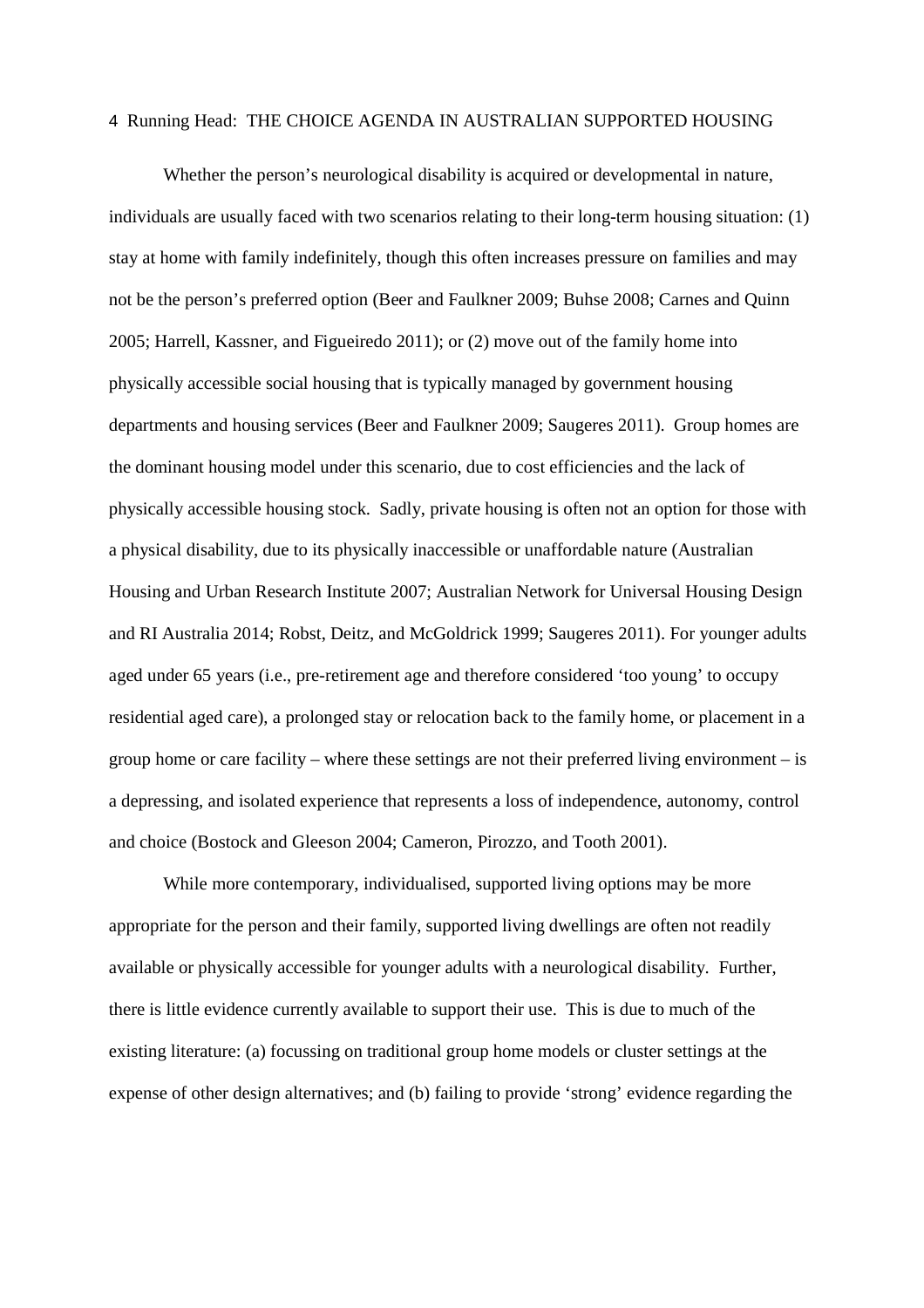impact different housing models have on resident outcomes (Callaway et al. 2013; Winkler, Farnworth, Sloan, and Brown 2011). This lack of information has, in part, supported (by not challenging) the 'one-size-fits-most' near-monopoly market currently occurring in parts of Australia. The near-monopoly market describes an over-reliance on the traditional group home model (outside of the family home) by the State, non-government organisations (NGOs) and notfor-profit housing agencies, which has resulted in limited housing design alternatives (see Figure 1). Although it has been reported that there is no single or 'one size fits all' housing solution (Sloan et al. 2012; Taleporos et al. 2013), consumers and disability advocates have strongly championed the need for greater choice when it comes to their housing options.

#### **[PLEASE INSERT FIGURE 1 APPROXIMATELY HERE]**

 In response to the increasingly recognised importance of consumer housing choice in Australian political and legislative narratives for all people with disabilities<sup>1</sup>, two sectors have been key drivers of movements to translate choice policy into practice: (1) The Disability sector, and (2) the Housing and Construction sector. Indeed, the Disability sector has reframed and redefined the nature, provision and financing of social services provided to individuals with a disability (Foster et al. 2012) with movements such as decentralisation of the disability service system and an increased focus on person-centred service delivery. With similar intent, the Housing and Construction sector has responded to the choice agenda by focussing on housing

1

<sup>&</sup>lt;sup>1</sup> E.g., Australia's ratification of the United Nations Convention on the Rights of Persons with Disabilities (UNCRPD; United Nations 2006), the National Disability Agreement (Council of Australian Governments, 2012) [Commonwealth], the Disability Discrimination Act 1992 [Commonwealth]; the Disability Services Act 1986 [Commonwealth], the National Disability Insurance Scheme Act 2013 [Commonwealth], and the Guardianship and Administration Act 2000 [State of Queensland]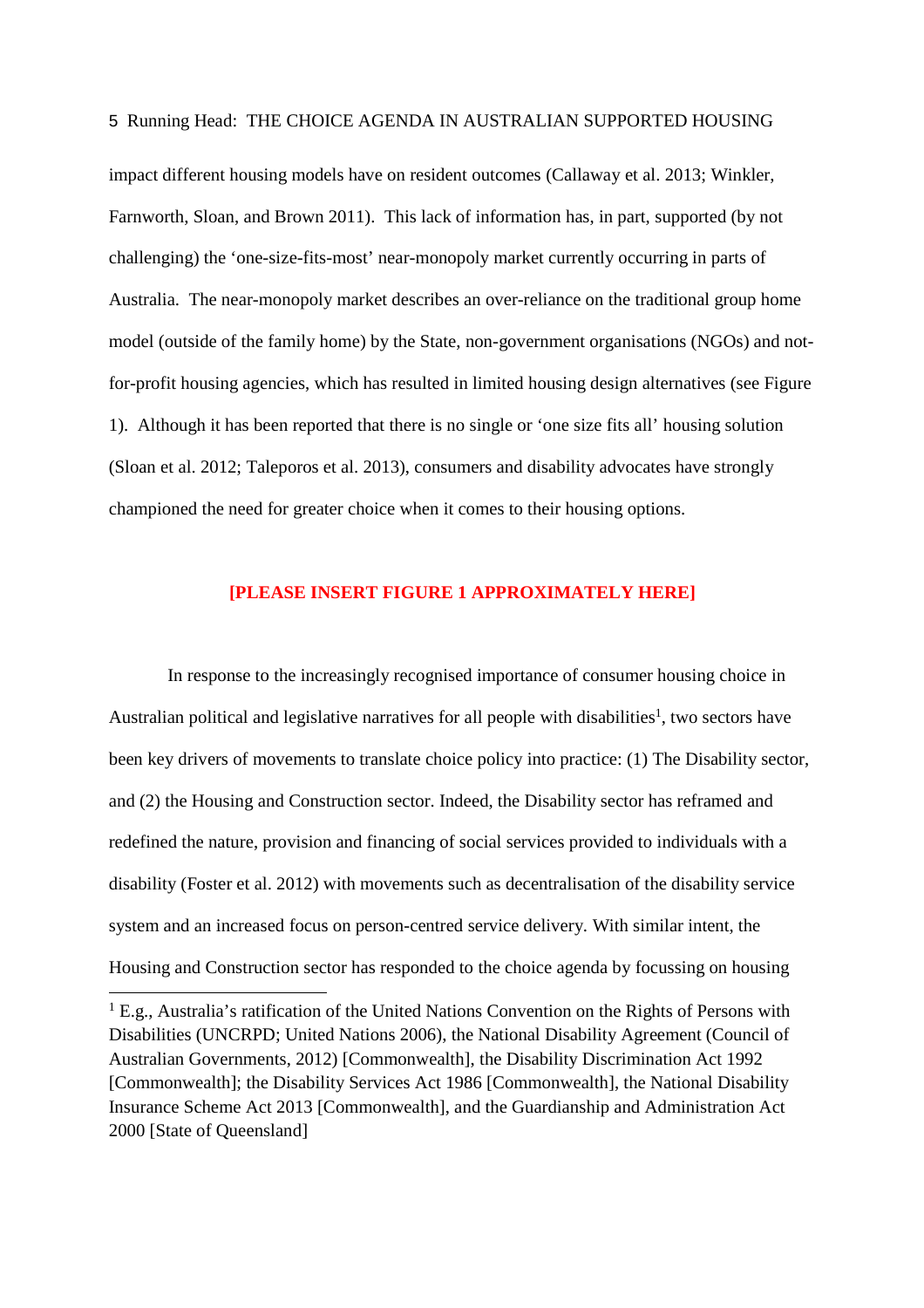design for people with physical accessibility needs: the introduction of international Universal Housing Design guidelines (Australian Institute of Health and Welfare [AIHW] 2011; Commonwealth of Australia 2009; Livable Housing Australia 2012; NSW Department of Ageing, Disability and Home Care 2009; PricewaterhouseCoopers [PwC] 2011). Although these initiatives align with the aspirations and desires of individuals with disabilities to increase their choice and control over their own residential arrangements, a disconnection between housing choice policy and practice has remained.

The current article presents an informed insight into the Australian housing choice agenda, and identifies the implications of this agenda for younger adults with a neurological disability. As will be shown, a number of factors have determined individuals' living situation, including challenges regarding policy implementation, failure to penetrate market mechanisms to stimulate greater accessible housing, and the absence of a comprehensive approach to housing provision that systematically involves consumers in early design processes. With the lack of suitable, long-term residential options remaining a significant issue in Australia (Commonwealth of Australia 2009), this timely contribution to the field highlights the need to develop innovative housing design alternatives that are: (a) based on user housing priorities and preferences; and (b) conducive to a person's biological (physical), psychological and social (often termed 'biopsychosocial') health. To place the housing choice agenda into context, the systemic and community factors contributing to supported housing outcomes in Australia will first be discussed.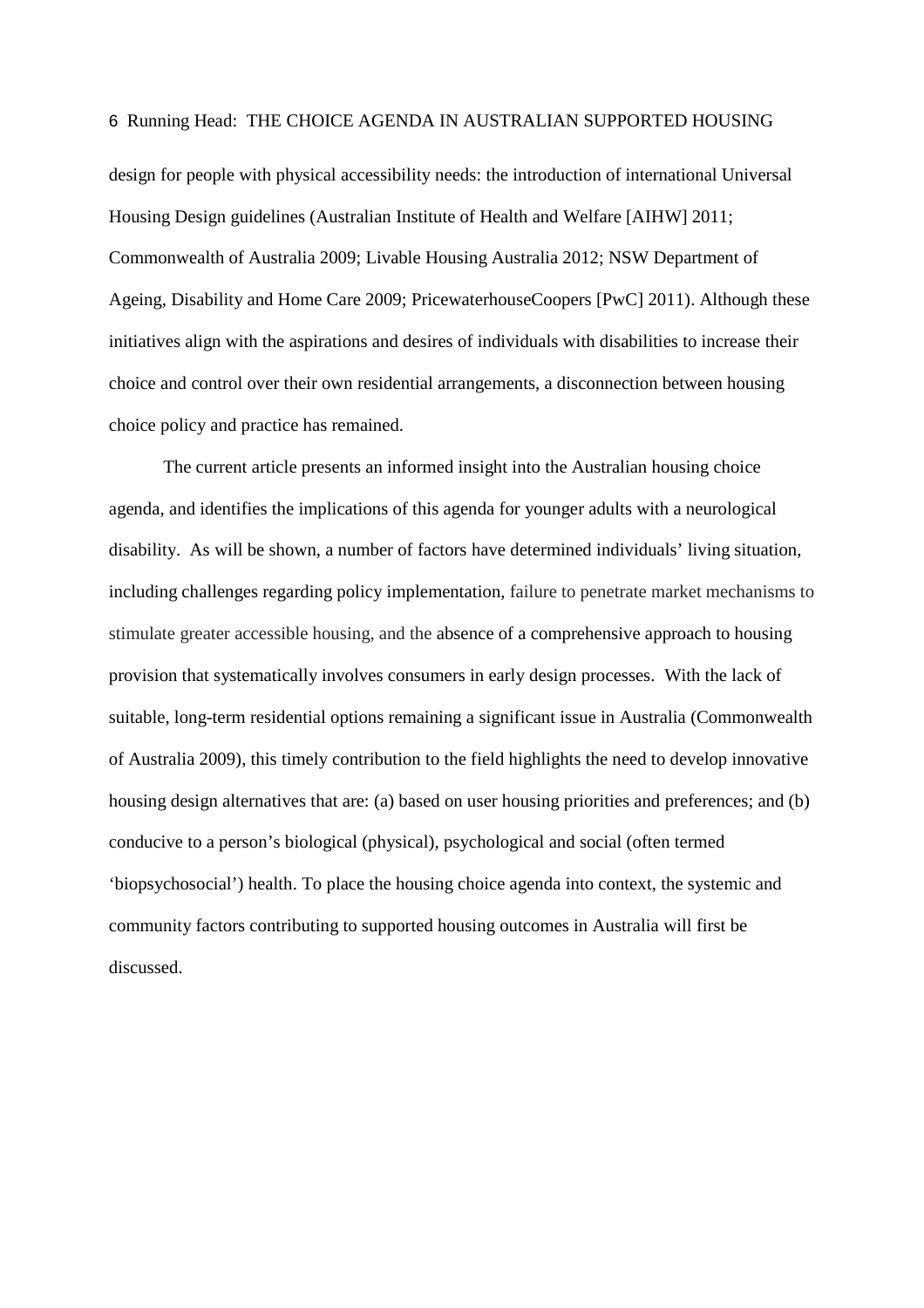#### **Systemic and community factors contributing to housing outcomes**

As the group home model has emerged (post-deinstitutionalisation<sup>2</sup>) as the blueprint underpinning Australian social and disability housing, group home placement is particularly likely for younger adults with a neurological disability wishing to live in the community. Indeed, there is evidence to suggest the group home model can lead to good social participation and quality of life (QOL) outcomes for residents with a severe or profound disability (see Clement and Bigby 2010; Felce 1989; Kozma, Mansell, and Beadle-Brown 2009; Lamontagne et al. 2013; Mansell et al. 1987; Sloan et al. 2012). However, research also suggests outcomes are variable and dependent primarily on the person's adaptive skills and degree of disability, the staff practices implemented, and the culture developed both within the dwelling and service organisation as a whole (Author's Own 2013; Bigby 2012; Bigby et al. 2012; Clement and Bigby 2010, 2012; Kozma et al. 2009; Mansell et al. 2008). For example, poor staff and organisational practices that employ a custodial approach to service delivery rather than an approach that places the person in the centre (and in control) of their living arrangements has been described as creating 'a smaller-scale version of the large residential institutions of the past' (Mansell 2009, p. 12). In addition, the group home model is viewed by some younger adults with a neurological disability as an 'only option' or a stepping-stone to independent (supported) living. Thus, the group home model is not preferred by everyone (Bergmark, Winograd, and Koopman 2008; Ownsworth et al. 2004). What remains is a dominant housing model that when managed well, has the potential to deliver positive outcomes for younger adults with a neurological disability.

1

 $2$  Deinstitutionalisation refers to the active removal of people with disabilities from large institutional facilities into the community since the 1980s. Although not discussed here, deinstitutionalisation led to major reforms in Australian community residential services and supports.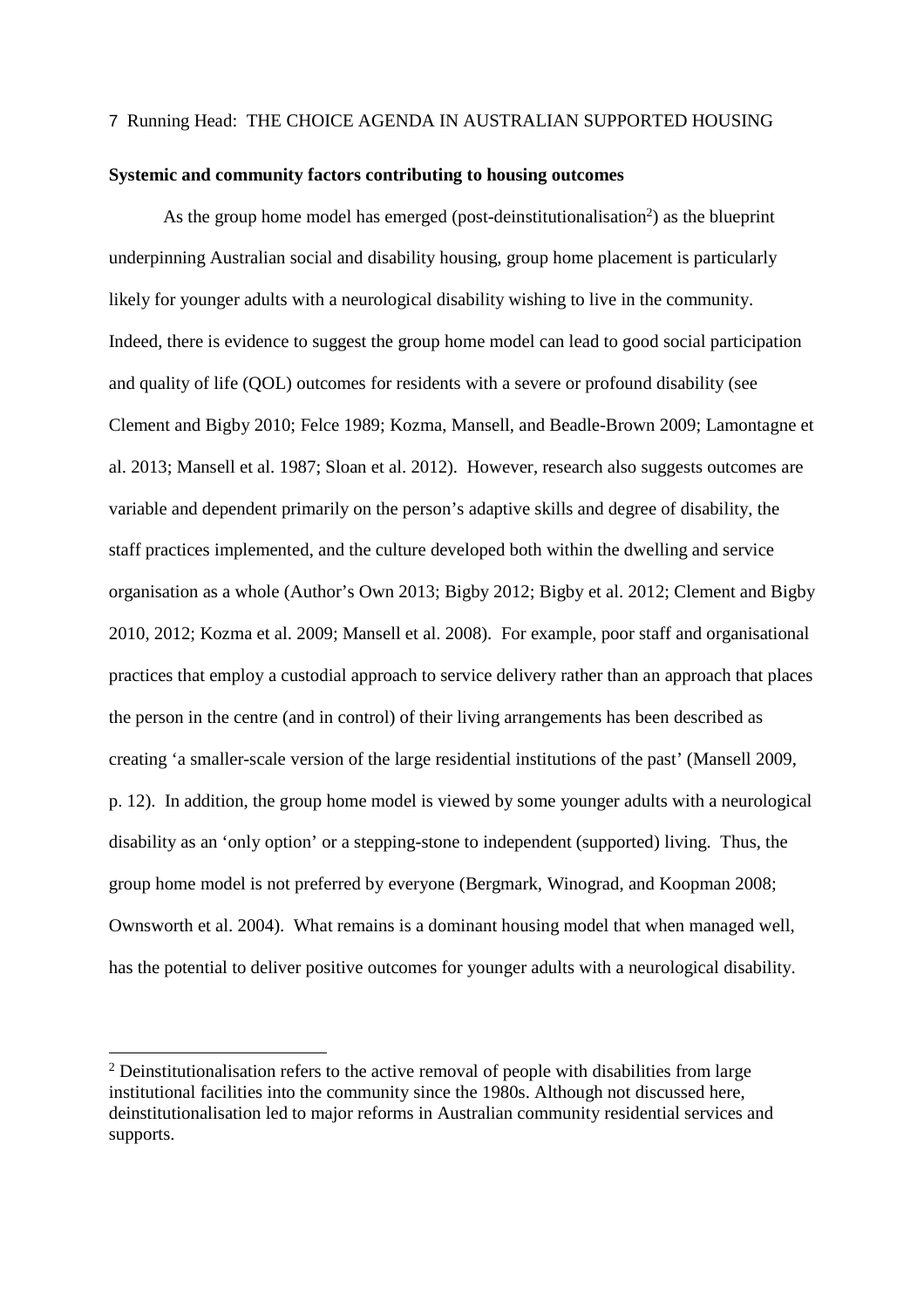However, given its current dominance in the market, the consumer is unable to choose an alternative housing model if desired because few (validated) options exit (Author's Own 2013).

A combination of systemic circumstances has resulted in an overreliance on the group home model in Australian social and disability housing at the expense of other design alternatives. First, a shortage in the supply of physically accessible dwellings in both the private and public housing sectors (Australian Network for Universal Housing Design and RI Australia 2014; Saugeres 2011) combined with cost-efficiencies (i.e., economies of scale) has fostered collective living arrangements. It is not uncommon for people with a similar degree of physical and/or cognitive disability, and therefore similar level of care needs, to have been grouped together to share their housing support packages and staff (Bostock et al. 2001; Taleporos et al. 2013). The combination of these circumstances has resulted in a crisis-driven, needs-based, vacancy allocation system that seems more service determined than consumer-driven. As Wiesel and Fincher (2009) highlight, the rhetoric of housing choice appears to have transpired as a principal concept after community-based models had already become standard in Australian disability services (post-deinstitutionalisation).

Societal factors have also contributed to residents' housing outcome. For instance, the prejudicial attitudes of some local community members regarding the nature of disability facilities and the people who use them have resulted in some neighbourhoods opposing housing for people with disabilities in their area (Bostock and Gleeson 2004; Wiesel and Fincher 2009). While this intolerance has not prevented the State, NGOs, or not-for-profit housing agencies building some physically accessible dwellings in central locations, it is possible these prejudicial attitudes of some (not all) local residents has made community integration for younger adults with a neurological disability difficult. As Winkler, Farnworth, Sloan, and Brown (2011)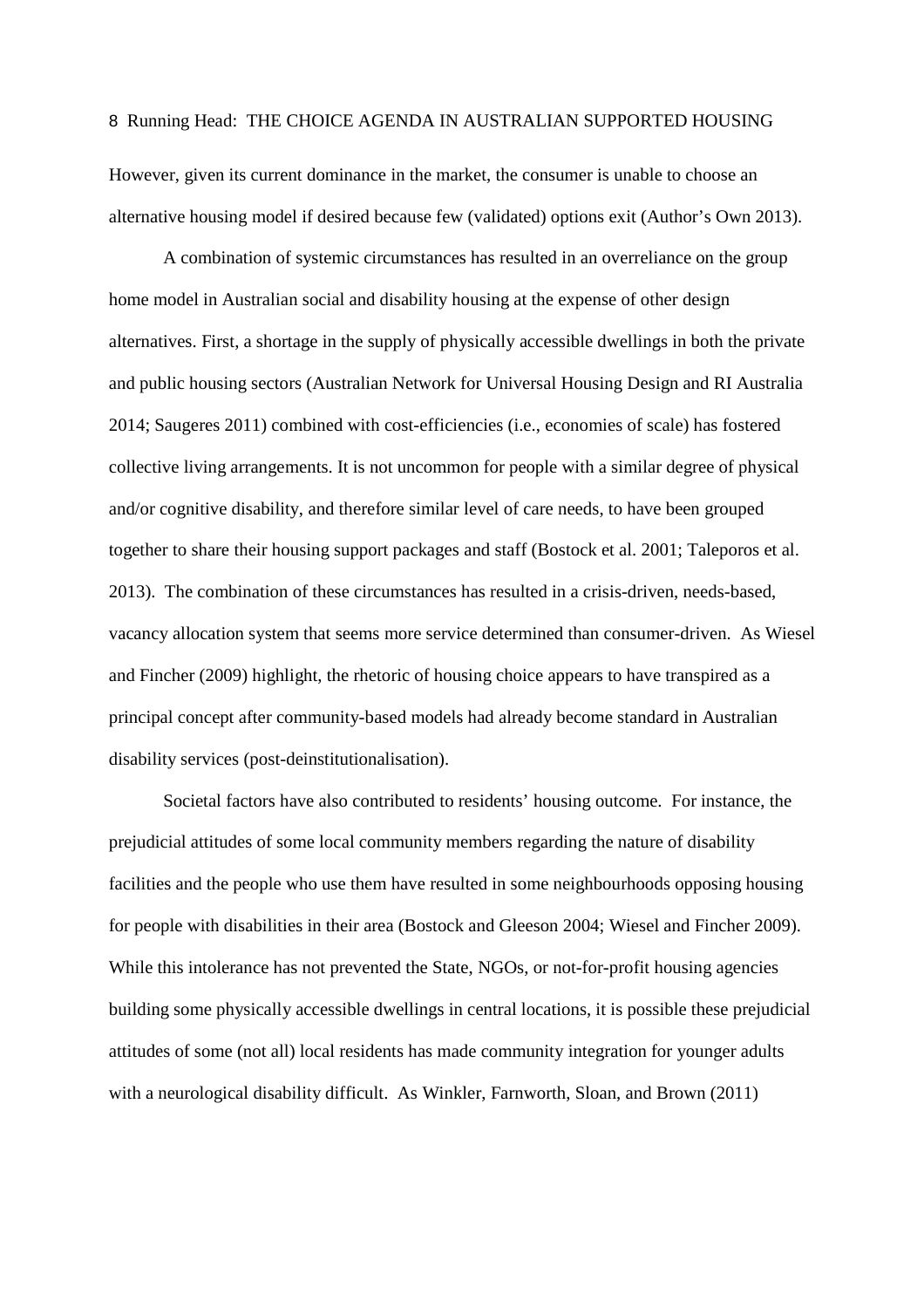suggest, being physically located within a community does not necessarily result in community participation: 'Assisting people with high care and complex needs to be included in the mainstream of society is a challenging area of work that requires tenacity because relationships are not always spontaneously formed' (p. 161). This situation suggests considerations for suitable, long-term housing options must extend beyond the dwelling itself, and consider residents' location and neighbourhood context.

#### **The Australian disability sector: Response to choice policy**

#### *Decentralisation movement*

Historically, Australia has attempted to enact greater consumer choice and control (and less centralised responsibility) for people with disabilities through: (a) outsourcing housing and support services to the not-for-profit sector, and (b) separating housing and support services to safeguard vulnerable individuals. According to Wiesel and Fincher (2009), these initiatives aimed to increase the range and quality of services available to consumers by challenging the monopoly of service provision held by the State. The initiatives also aimed to enhance consumer choice by promoting competition amongst service providers rather than Governments being responsible for and facilitating a 'one-stop-shop' for housing and support (Wiesel and Fincher 2009). However, implementation of both decentralisation initiatives have had little impact in increasing consumer housing choice, especially for younger adults with a neurological disability (Bigby and Ozanne 2001; Bostock and Gleeson 2004; MacKinnon and Coleborne 2003; Wiesel and Fincher 2009).

Although it is likely that there are a number of individual agencies providing quality accommodation for adults with complex disabilities, 'new' housing models developed through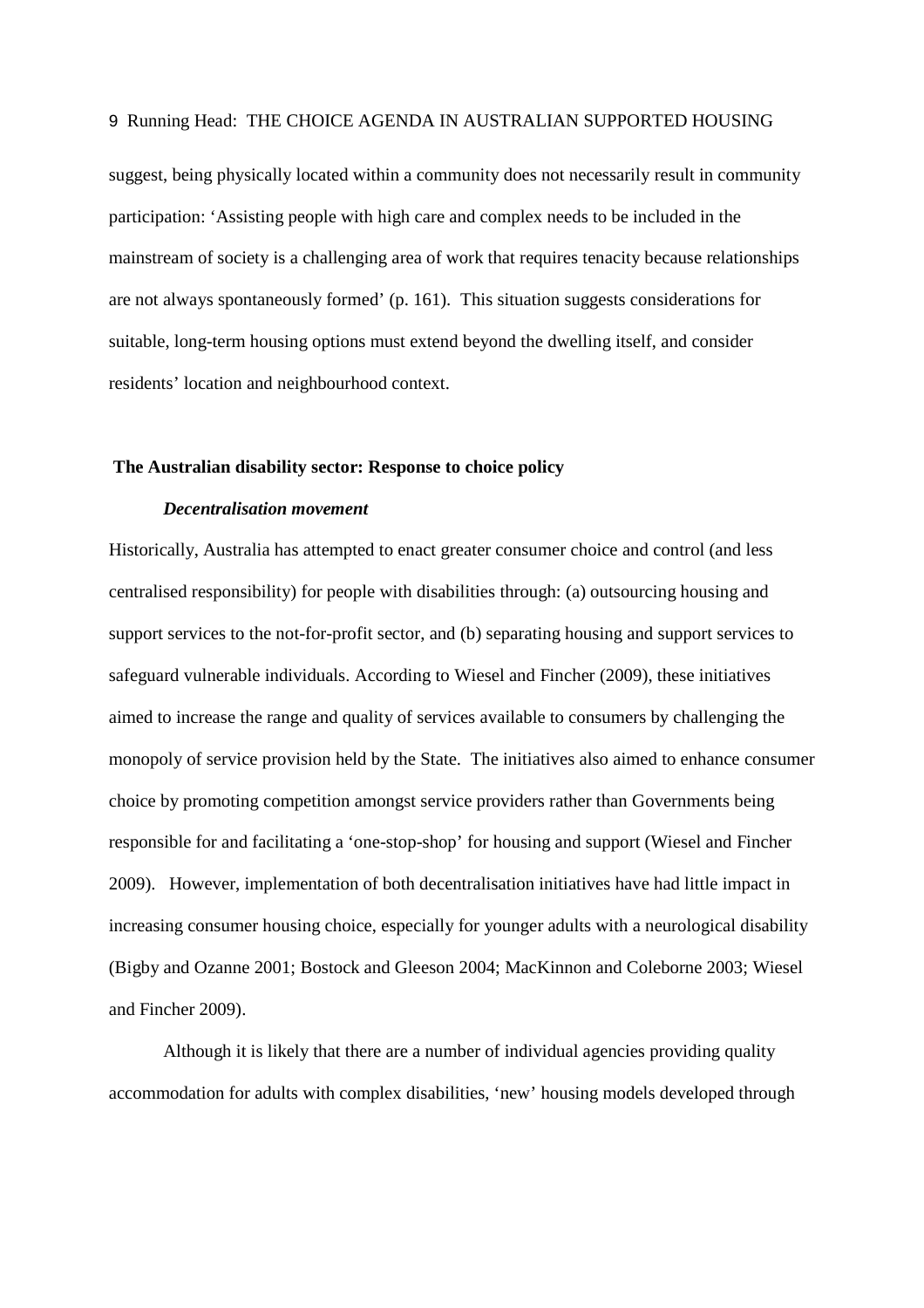outsourcing are at risk of maintaining institutional practices and structures (Author's Own 2013; Bigby 2012; Bostock and Gleeson 2004; Mansell et al. 2008). Most importantly, consumers have had limited *systematic and early* input in developing innovative housing design that goes beyond meeting their physical accessibility needs (Commonwealth of Australia 2009; Heywood 2004; Imrie 2004; King 1996).

Further, disability agencies have tended to focus on the nature of social, financial and therapeutic supports required by individuals living in the community rather than the built environment residents will call 'home' (Author's Own 2012; Bostock and Gleeson 2004; Wiesel 2011). This service approach reflects a lack of collaboration and communication between different providers and highlights the silos under which the Australian disability and housing sectors have continued to operate (Bostock and Gleeson 2004; Foster et al. 2012; Parker and Fisher 2010; State of Victoria, Department of Human Services 2003).

#### *Person-centred practice and its impact on housing*

Widely accepted as best practice (Sanderson, Thompson, and Kilbane 2006), a person-centred approach places the person with disability at the centre of decision-making when it comes to the supports and services they use. Rather than regarding independence as physical capacity to carry out particular tasks or intellectual capacity to understand existing options (or to express a preference), person-centred service delivery views independence more broadly in terms of having choice and control (Morris 2004; Wiesel and Fincher 2009). While shifting the balance of power from professionals and agencies to the person (see Table 1), people with disabilities are provided individualised assistance and support to make an informed choice (National Insurance Disability Scheme Act 2013, NSW Department of Ageing, Disability and Home Care 2009; Wiesel and Fincher 2009). The translation of person-centred policy into practice is evidenced by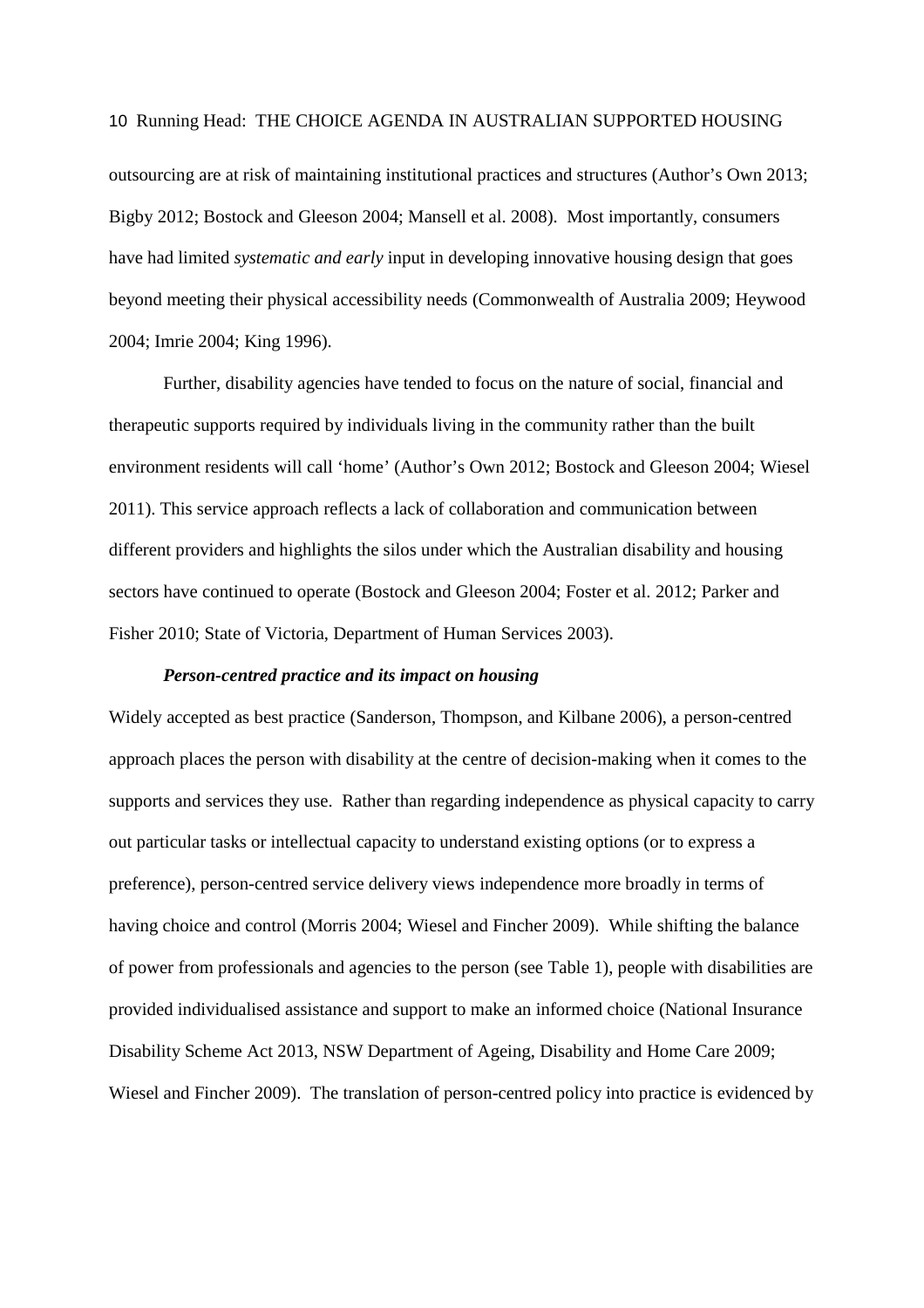11 Running Head: THE CHOICE AGENDA IN AUSTRALIAN SUPPORTED HOUSING the current emphasis on individualised support plans and funding packages (also referred to as 'direct payments') in the National Disability Insurance Scheme (NDIS) to be rolled out in full across Australia by 2019.

#### **[PLEASE INSERT TABLE 1 APPROXIMATELY HERE]**

#### *Individualised support plans and funding packages*

Individualised support plans and funding is advocated as a means for service users to determine their own housing and support packages. In this way, funding is attached to the individual instead of a service agency, allowing the person to 'choose for themselves the type of housing that they want (and can afford) and the types of supports they wish to use within the range of available options, just as any other member of the community' (Sach and Associates 1991, 8, cited in Bostock and Gleeson 2004). While the promotion of individualised support plans and funding does embody a shift in control from the professionals to the person, cost ceilings have previously prevented some individuals from receiving the level of funding they require to be supported in the home of their choice (Lord and Hutchison 2003; Morris 2004).

Specifically, the direct payment initiative in Victoria, Australia (prior to the commencement of the national NDIS scheme) was seen to be more successful in increasing housing choice for people with lower support needs over those with more complex support needs. An example from Victoria highlighted the larger funding packages offered to those with lower levels of support need to assist them in moving out of groups homes, to allow more people with high support needs to move in (Wiesel and Fincher 2009). Younger adults with a complex disability were therefore at risk of continued categorisation into specific housing models – the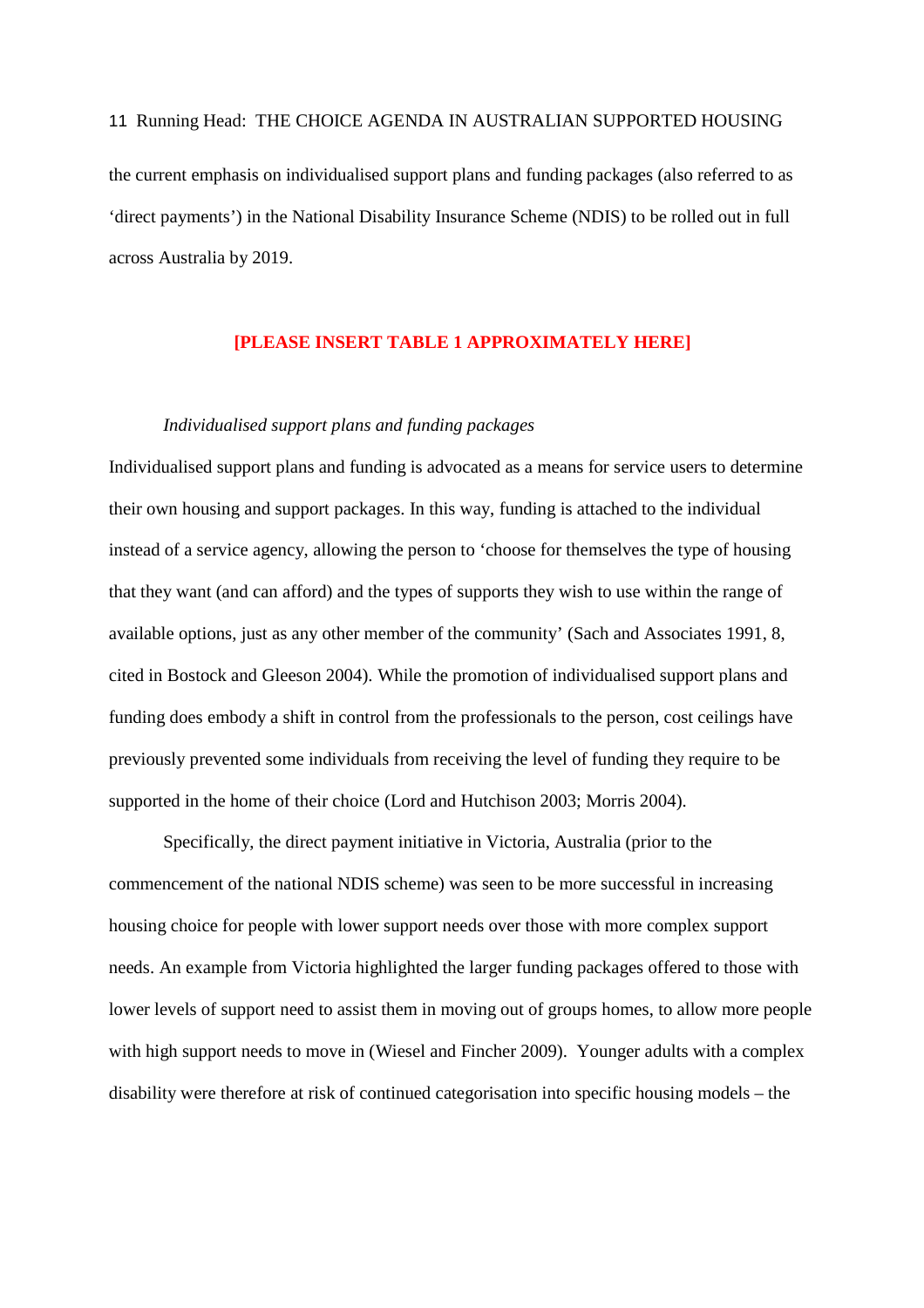group home – even with individualised funding policies in place. Given that the NDIS is currently being trialled in sites across Australia, further research is needed to evaluate the impact individualised support plans and funding packages (under the NDIS scheme) have had on increasing consumer housing choice, especially for younger adults with a neurological disability.

#### **The Australian housing and construction sector: Response to choice policy**

#### *Promotion of universal housing design principles and guidelines*

With the number of individuals living with a disability viewed as a 'minority' population in Australia, the physical design of most dwellings does not cater to the needs of individuals who sit 'outside the norm' According to Imrie (2004, 685),

The physical design of dwellings is not well suited to [the] needs [of people with physical disabilities] for access into, and ease of movement about and use of, domestic spaces. Rather, most domestic design is premised on the production of dwelling spaces to facilitate use by people without bodily impairments.

Existing mainstream housing stock (i.e., villas, apartments, private rental, purchase housing) therefore prevents many younger adults with a physical disability from physically accessing more individualised accommodation. This situation directly contributes to the shortage of suitable housing stock in Australia, impacting consumer housing choice by limiting the number and variety of potential dwellings that may accommodate individuals. This housing shortfall has significant repercussions for the 'minority' population, given that roughly 4 million Australians, or 20% of the population have a disability and nearly 1.3 million people have a profound or severe disability (PwC 2011, 11; AIHW 2013).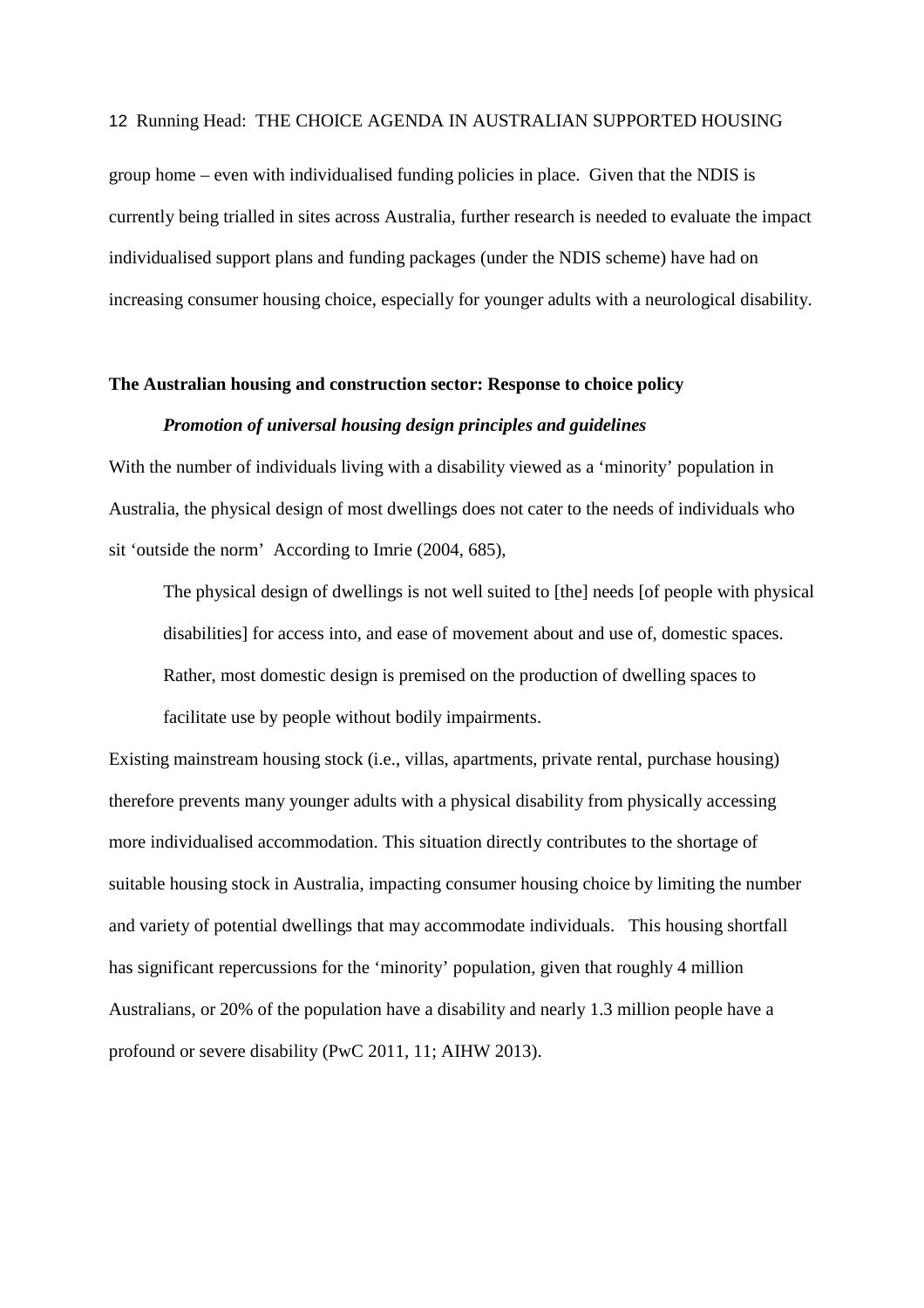In joining with international trends, Australian governments began producing and implementing design guides, codes of practice and/or statutes based on the seven Principles of Universal Design (applied to housing; see Appendix A) to guide the production of more physically accessible dwellings. In the absence of a national focus however, Australian State, Territory, and Local governments and councils had established inconsistent Universal Housing Design guidelines (Office of the Public Advocate – Queensland 2005; Saugeres 2011). Subsequently, the Australian Government committed \$1 million seed funding over three years (2011-12 to 2013-14) to support the Livable Housing Design Initiative. This national framework aims for all new residential dwellings across Australia to be of an agreed Livable Housing Design standard by 2020 (Australian Government Department of Families, Housing, Community Services and Indigenous Affairs 2010; Livable Housing Australia 2012).

Due to a perceived lack of consumer demand however, the voluntary nature of the Livable Housing Design guidelines has been met with resistance to implement by the Housing and Construction sector (Australian Network for Universal Housing Design and RI Australia 2014). In May 2014, approximately 294 new dwellings were registered as having been built to Universal Housing Design specifications. This is in stark contrast to the agreed target: 25% of all new residential dwellings (approximately 35,000 dwellings) by 2013 (Australian Network for Universal Housing Design and RI Australia 2014). This slow uptake by the Housing sector has meant a greater number (and variety) of physically accessible dwellings remain unavailable to younger adults with a physical disability. This situation therefore perpetuates the reliance of younger adults with a neurological disability on the State, NGOs and not-for-profit housing agencies for housing and support.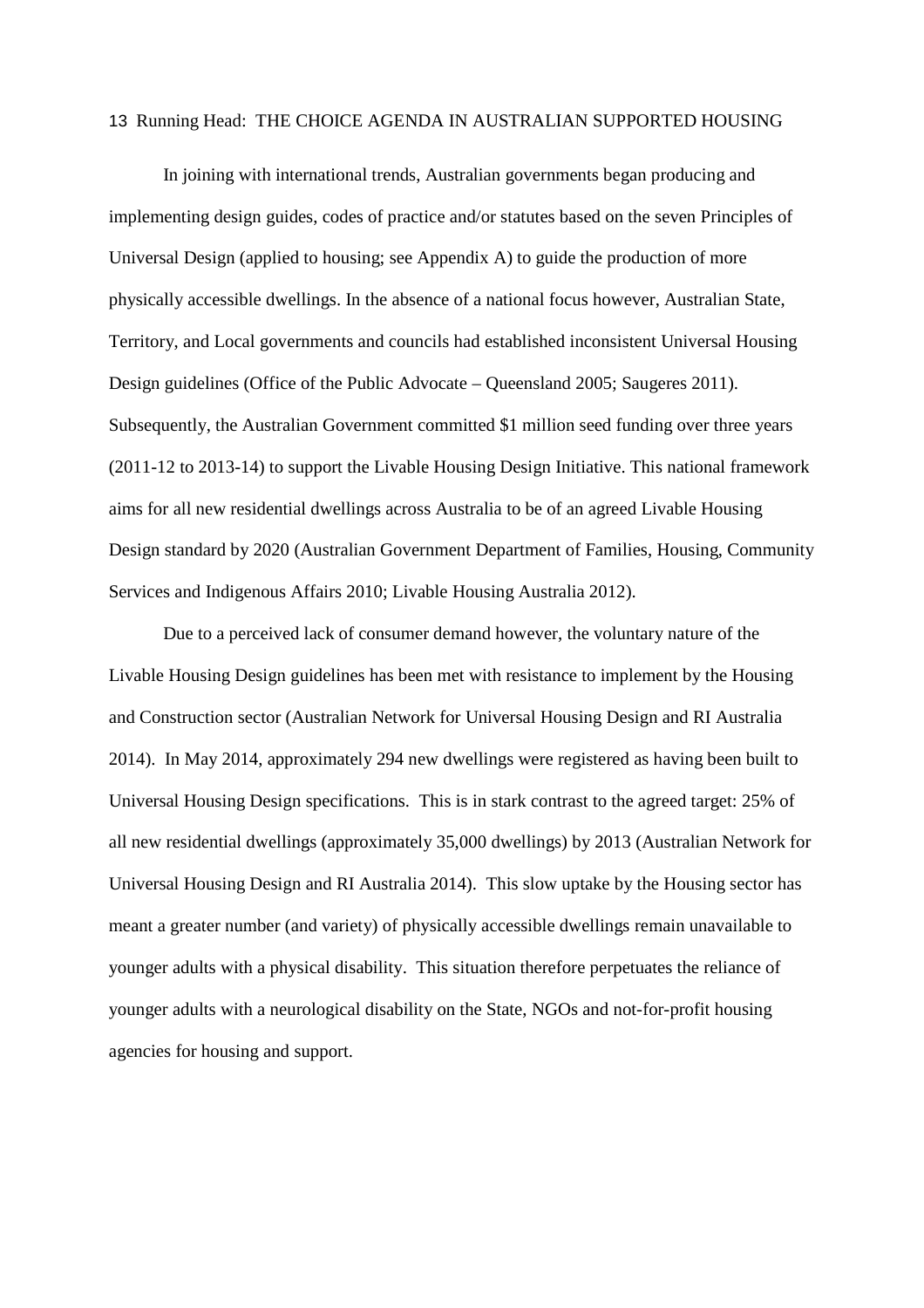As confirmed by the Social Determinants of Health and Environmental Health Promotion Framework (Schulz & Northridge 2004), multiple factors within the broader built environment influence residents' biopsychosocial health and wellbeing. Despite the intuitive benefits of a nationally recognised accessibility design standard, the use of Livable Housing Design guidelines is limited because of the narrow focus on the functional (i.e., physical accessibility) aspects of the dwelling and lack of attention to broader behavioural and psychological impacts of place, which is now well reported in research (see Author 2012; Carr et al. 2011; Clark and Kearns 2012; Curtis et al. 2007; Dyck et al. 2005; Kyle and Dunn 2008; Shultz and Northridge 2004; Wister 2005). The following examples highlight the important contextual factors that research suggests should also be considered in a more comprehensive approach to housing: (1) information regarding additional housing design features (beyond physical accessibility) that might improve residents' 'social, psychological, spiritual ... and behavioural components of health ... [necessary for the] stimulation of healing and the achievement of wholeness' (Jonas and Chez 2004, S1; Imrie 2006); (2) the social and care environment (i.e., appropriate tenancy arrangements; non-family paid carer characteristics; nature of support packages; care design features that promote efficiency of care; Parker et al. 2004; Ulrich 2000, 2006; Young People in Nursing Homes National Alliance and Monash University 2014) for individual residents; (3) housing affordability and tenure (Johnson, Parkinson, and Parsell 2012; Tsemberis, Gulcur, and Nakae 2004; Victorian Coalition of ABI Service Providers Inc 2014; Wiesel and Fincher 2009); and (4) community participation and access (Dyck et al. 2005; Schulz and Northridge 2004; Wagemakers et al. 2010; Young People in Nursing Homes National Alliance and Monash University 2014).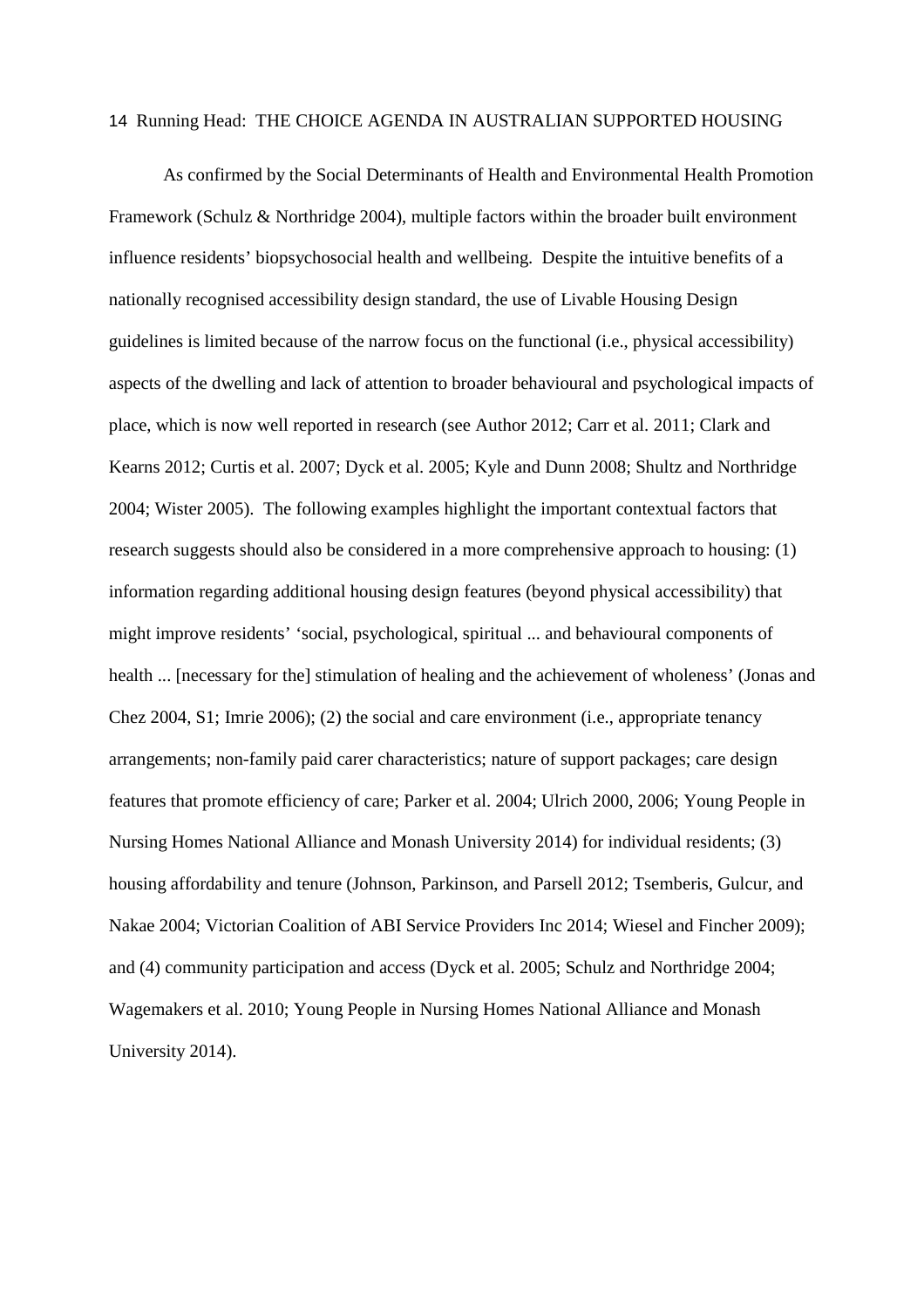## **A new way forward: A consumer-driven, environmental approach to innovative supportive housing design and development**

Despite a commitment to the internationally renowned United Nations Convention on the Rights of Persons with Disabilities (United Nations 2006), widely endorsed legislation, a significant restructure of the social and disability service system, as well as a push for national Universal Housing Design guidelines, Australian adults with complex disabilities have been inadvertently disadvantaged by the housing agenda (Wiesel and Fincher 2009).

Although Australian authorities recognise the importance of providing alternative housing models (choice) to consumers with a disability, a combination of circumstances has prevented authorities from implementing innovative housing design and alternative housing models for this population. These circumstances include:

- 1. A continued shortage of physically accessible housing stock;
- 2. Cost efficiencies related to communal living;
- 3. Limited evidence regarding the impact of different housing models on resident outcomes; and
- 4. The absence of a comprehensive approach to housing that conceptualises consumer priorities and preferences in relation to broader contextual determinants of health and wellbeing (e.g., psychological, physical, emotional and social health). Such a framework would guide the development of innovative housing design alternatives that are not only based on consumer needs and wishes, but that are also conducive to a person's wellbeing.

To address the shortage of physically accessible housing stock, a number of advisory authorities have called for universal housing design guidelines to be mandated and regulated to ensure implementation (Australian Network for Universal Housing Design and RI Australia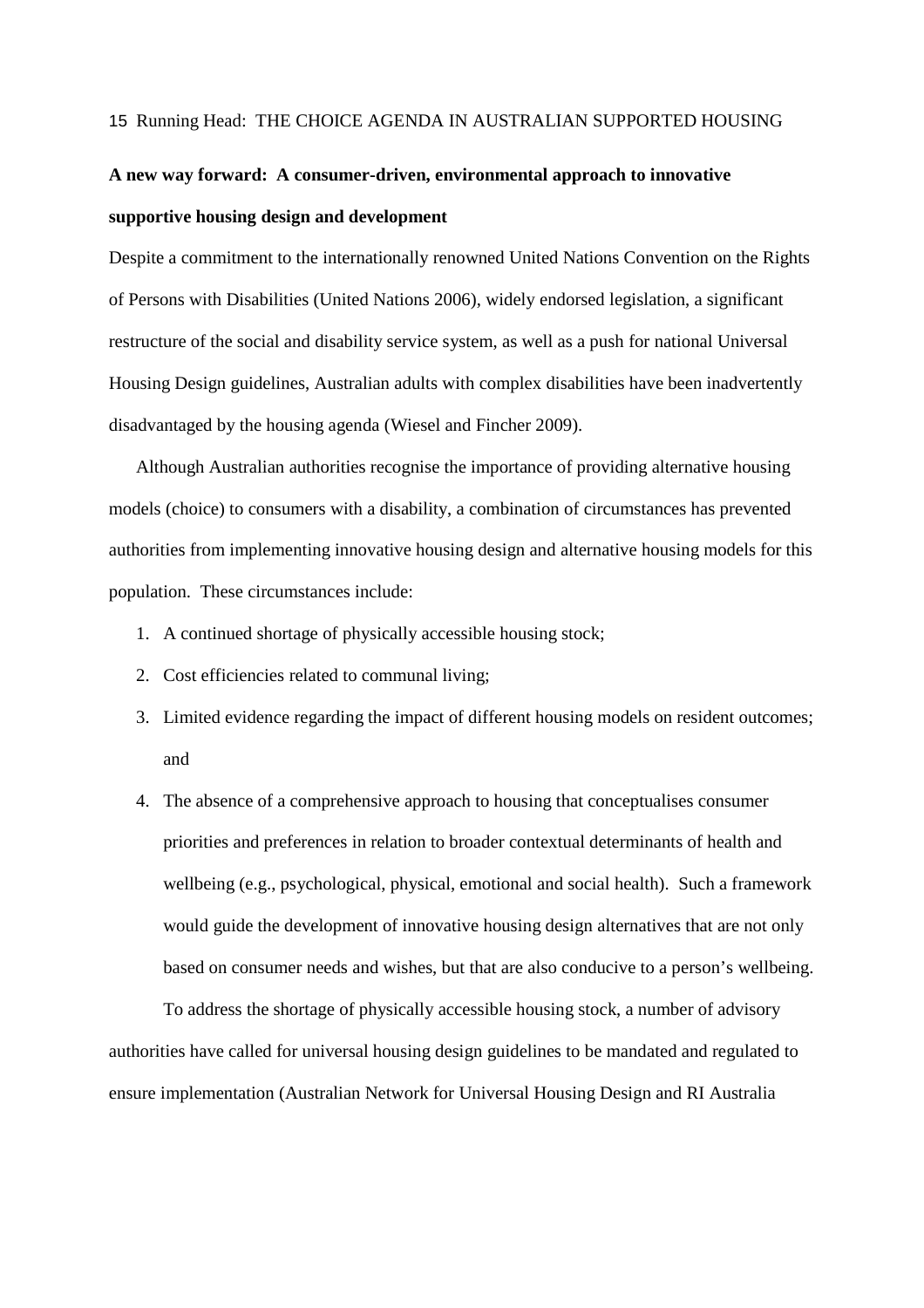2014; Disability Investment Group 2009; Queensland Action for Universal Housing Design n.d.). While increasing the number of physically accessible dwellings is needed in Australia, addressing physical access issues forms only part of, rather than the whole, of the improved housing picture. According to Heywood (2004), a 'full understanding' of the needs and experiences of consumers is imperative in any residential design and development process. Consistent with person-centred planning, the user must be at the centre of the approaches to innovative housing design and be driving that process.

A contemporary approach to new housing development therefore requires a change to the current model so that the voices of consumers are no longer incorporated superficially into design processes. Thus, person-centred approaches recognize that developing innovative housing design to address the residential needs of people with disability is best met by the consumers themselves (Williamson 2006). One way to meaningfully engage consumers in developing innovative housing design is to systematically investigate their housing priorities and preferences. Demonstrating the goods or services consumers prioritize is better able to inform market decisions around viability and consumer value than an approach broadly asking individuals what they 'want'.

In addition, new housing initiatives in disability ought to consider a person's biopsychosocial needs, indeed as an integration of components rather than separate entities (Antonovsky 1996; Eriksson and Lindström 2008). As an environmental lens to residential development recognises that there are physical, psychological and social components of environments and that these elements interact to affect the biopsychosocial health of individuals (Wister 2005), consumer priorities and preferences ought to be guided by an environmental approach to housing development to ensure innovation does not compromise residential quality.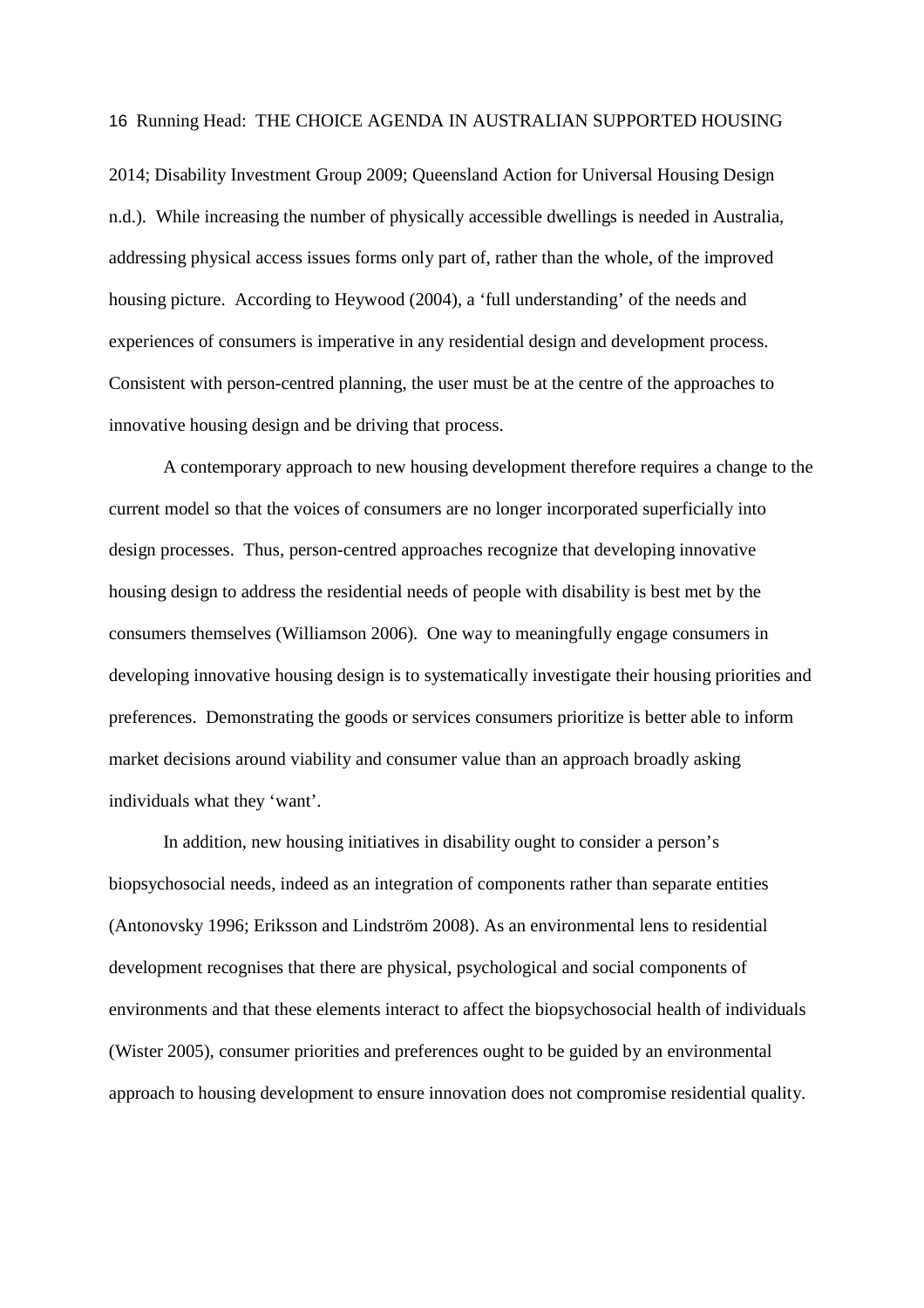An environmental approach to housing for people with disabilities would integrate considerations regarding the design of the dwelling, its location, and neighbourhood context across the person's built, social, and care environment. Investigating consumer priorities and preferences underpinned by such an approach would redefine the minimum standard of housing for people with disabilities. Indeed, this improved standard would likely ensure the future development or re-development of housing alternatives are meaningful to users, market-relevant and be of a standard conducive to biopsychosocial health and wellness.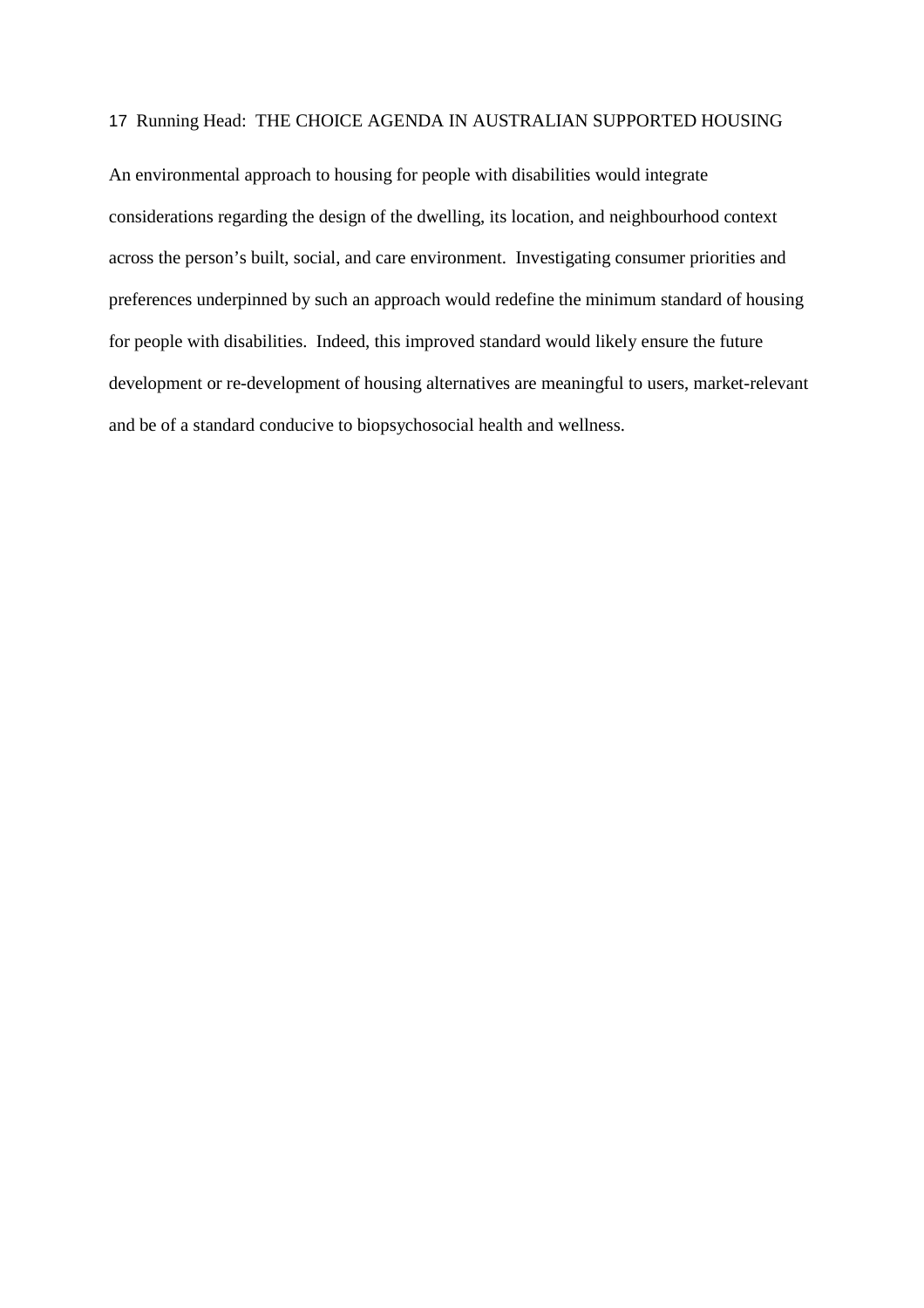#### **References**

Antonovsky, A. 1996. "The Salutogenic Model as a Theory to Guide Health Promotion." *Health Promotion International* 11 (1): 11-18. doi: 10.1093/heapro/11.1.11

Australian Bureau of Statistics. 2009. "*Home and Away: The Living Arrangements of Young People".* No. 4102.0. Available from

http://www.ausstats.abs.gov.au/ausstats/subscriber.nsf/LookupAttach/4102.0Publication3 0.06.096/\$File/41020\_Homeandaway.pdf

Australian Government Department of Families, Housing, Community Services and Indigenous Affairs. 2010. *"National Dialogue on Universal Housing Design: Strategic Plan*." Available from

http://www.fahcsia.gov.au/sites/default/files/documents/05\_2012/national\_dialogue\_strat egic\_plan.pdf

Australian Government Department of Families, Housing, Community Services and Indigenous Affairs. 2013. "*Fact Sheet Supported Accommodation Innovation Fund (SAIF)*."

Available from

http://www.dss.gov.au/sites/default/files/documents/07\_2013/saif\_factsheet\_2013.pdf

- Australian Housing and Urban Research Institute (AHURI). 2007. "*Supporting the Housing of People with Complex Needs".* AHURI Research and Policy Bulletin, Issue 90. Melbourne, Victoria: AHURI.
- Australian Institute of Health and Welfare (AIHW). 2011. "*Housing Assistance in Australia 2011".* Cat. No. HOU 236. Canberra, ACT: AIHW.
- Australian Institute of Health and Welfare (AIHW). 2013. "*Australia's Welfare: 2013".* Australia's Welfare Series No. 11. Cat No. AUS 174. Canberra: Australian Government.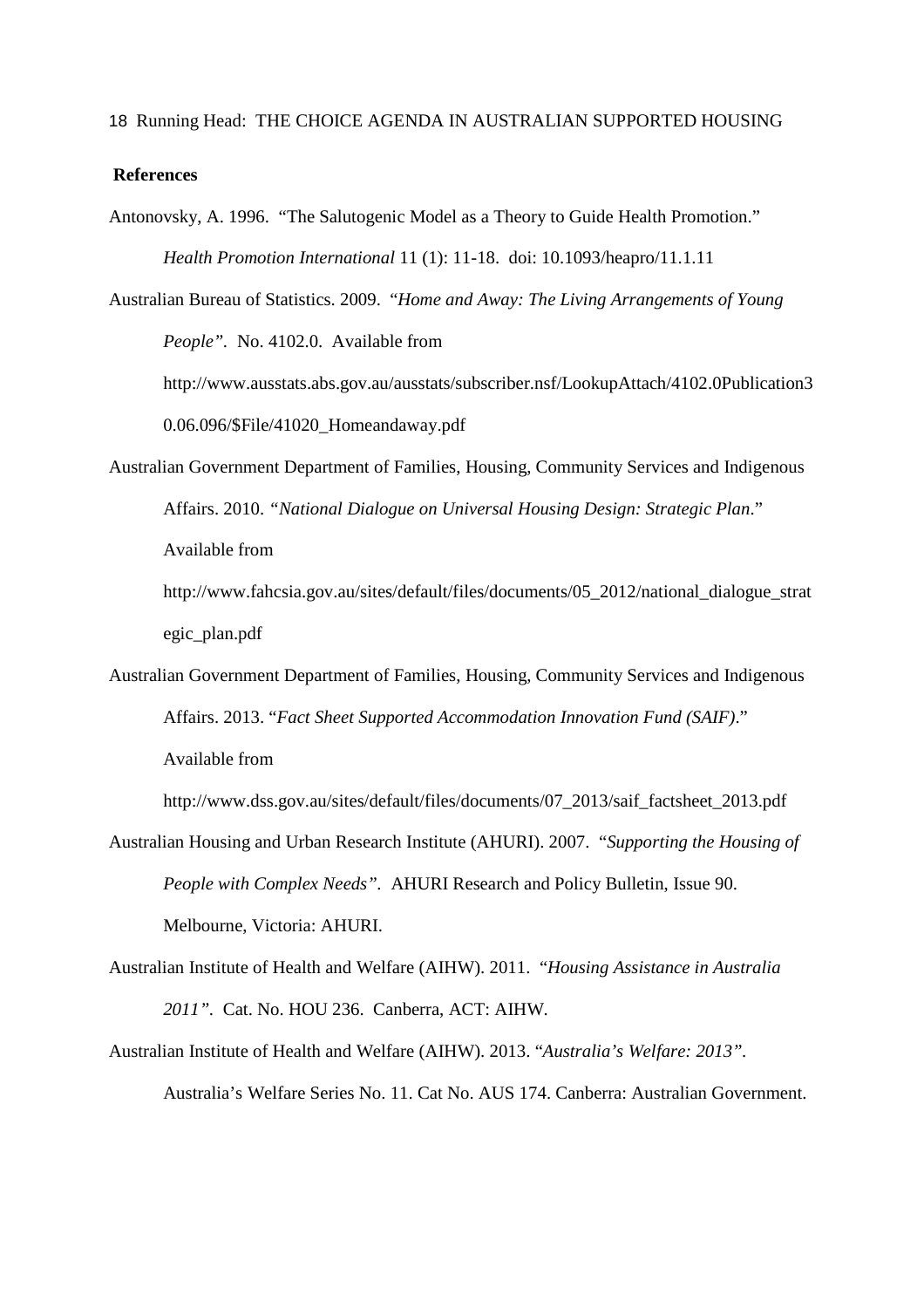- Australian Network for Universal Housing Design and RI Australia. 2014. *"Report on the Progress of the National Dialogue on Universal Housing Design 2010-2014*." Place of publication unknown: Authors.
- Beer, A., and D. Faulkner. 2009. "*The Housing Careers of People with a Disability and Carers of People with a Disability*." Australian Housing and Urban Research Institute Research Report. Melbourne, Victoria: AHURI.
- Bergmark, B. A., C. H. Winograd, and C. Koopman. 2008. "Residence and Quality of Life Determinants for Adults with Tetraplegia of Traumatic Spinal Cord Etiology." *Spinal Cord* 46 (10): 684-689. doi: 10.1038/sc.2008.15
- Bigby, C. 2012. "Social Inclusion and People with Intellectual Disability and Challenging Behaviour: A Systematic Review." *Journal of Intellectual and Developmental Disability*  37 (4): 360-374. doi: 10.3109/13668250.2012.721878
- Bigby, C., M. Knox, J. Beadle-Brown, T. Clement, and J. Mansell. 2012. "Uncovering Dimensions of Culture in Underperforming Group Homes for People with Severe Intellectual Disability." *Intellectual and Developmental Disabilities* 50 (6): 452-467. doi: 10.1352/1934-9556-50.06.452
- Bigby, C., and E. Ozanne. 2001. "Shifts in the Model of Service Delivery in Intellectual Disability in Victoria." *Journal of Intellectual & Developmental Disability* 26 (2): 177- 190. doi: 10.1080/13668250020054495
- Bostock, L., and B. Gleeson. 2004. "Contested Housing Landscapes? Social Inclusion, Deinstitutionalisation and Housing Policy in Australia." *Australian Journal of Social Issues* 39 (1): 41-62. Available from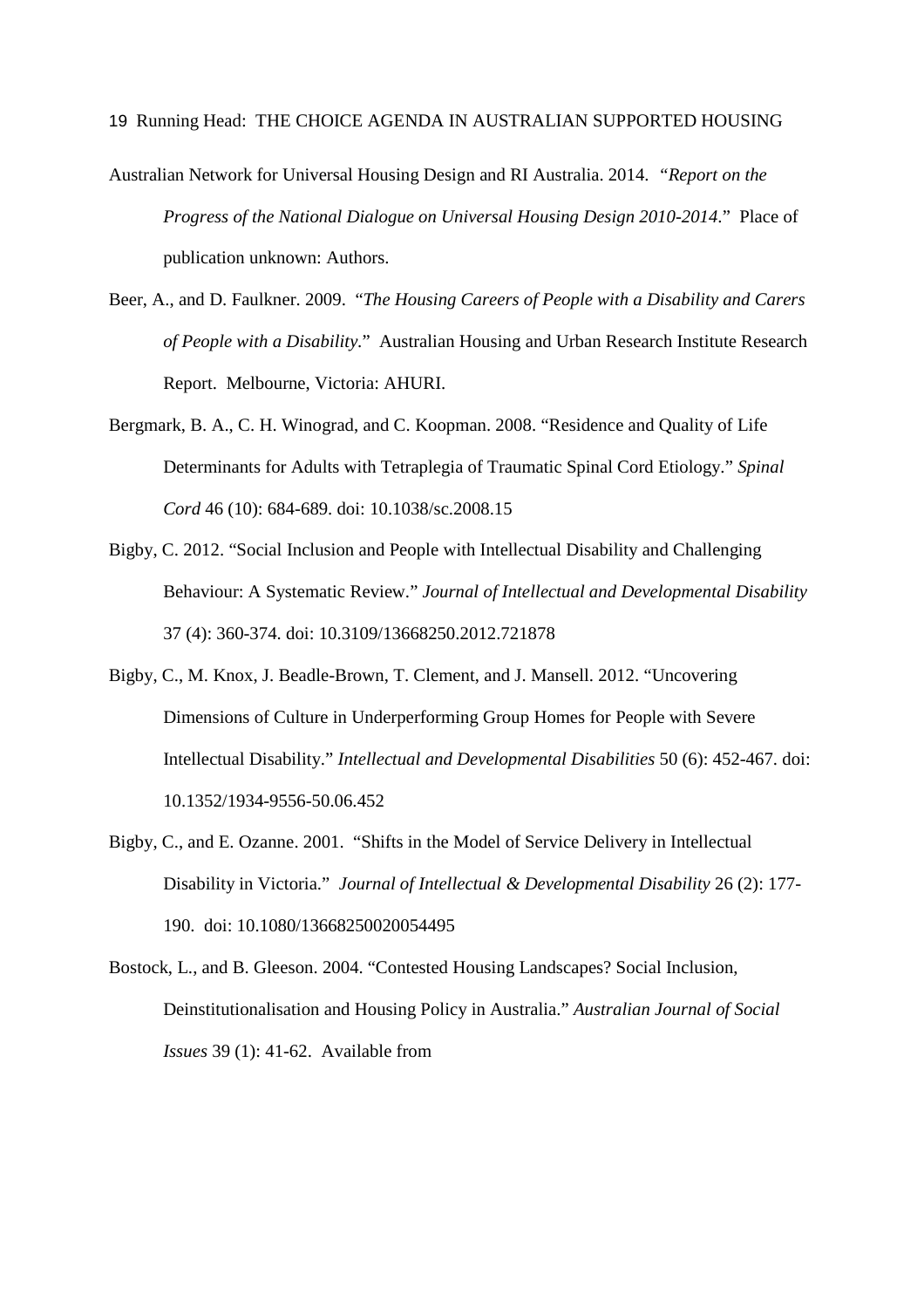20 Running Head: THE CHOICE AGENDA IN AUSTRALIAN SUPPORTED HOUSING http://search.informit.com.au.libraryproxy.griffith.edu.au/documentSummary;dn=837724 847735052;res=IELHSS

Bostock, L., B. Gleeson, A. McPherson, and L. Pang. 2001. "*Deinstitutionalisation and Housing Futures: Final Report*." Australian Housing and Urban Research Institute Research Report No. 2 of the Final Report Series. Available from http://www.ahuri.edu.au/publications/projects/p70015

- Buhse, M. 2008. "Assessment of Caregiver Burden in Families of Persons with Multiple Sclerosis." *Journal of Neuroscience Nursing* 40 (1): 25-31.
- Callaway, L., D. Winkler, S. Sloan, L. Pattuwage, W. Osborn, and V. Pitt. 2013. "*Models of Supported Accommodation for People with Traumatic Brain Injury: A Systematic Review*." Melbourne, Victoria: Institute for Safety, Compensation and Recovery Research.
- Cameron, C., S. Pirozzo, and L. Tooth. 2001. "Long-Term Care of People below Age 65 with Severe Acquired Brain Injury: Appropriateness of Aged Care Facilities." *Health and Health Care* 25 (3): 261-264. doi: 10.1111/j.1467-842X.2001.tb00574.x
- Carnes, S. L., and W. H. Quinn. 2005. "Family Adaptation to Brain Injury: Coping and Psychological Distress." *Families, Systems, & Health* 23 (2): 186-203. doi:10.1037/1091- 7527.23.2.186
- Carr, V. L., D. Sangiorgi, M. Büscher, S. Junginger, and R. Cooper. 2011. "Integrating Evidence-Based Design and Experience-Based Approaches in Healthcare Service Design." *Health Environments Research & Design Journal* 4 (4): 12-33. Available from http://search.proquest.com.libraryproxy.griffith.edu.au/docview/894513501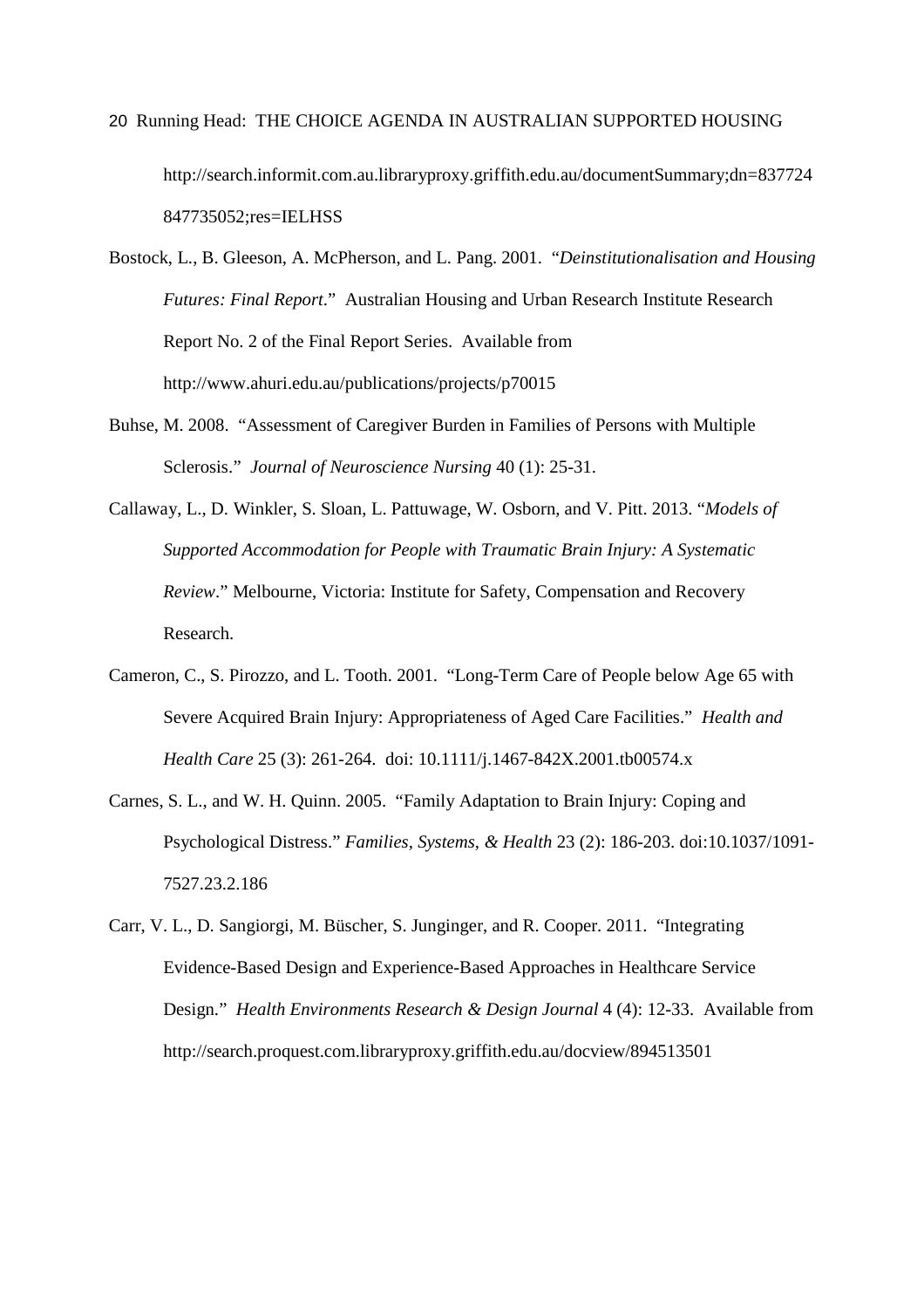- 21 Running Head: THE CHOICE AGENDA IN AUSTRALIAN SUPPORTED HOUSING
- Clement, T., and C. Bigby. (Eds) 2010. "*Group Homes for People with Intellectual Disabilities*." London, UK and Philadelphia, PA, USA: Jessica Kingsley Publishers
- Clement, T., and C. Bigby. 2012. "Competencies of Front-Line Managers in Supported Accommodation: Issues for Practice and Future Research." *Journal of Intellectual and Developmental Disability* 37 (2): 131-140. doi: 10.3109/13668250.2012.681772
- Clark, J., and A. Kearns. 2012. "Housing Improvements, Perceived Housing Quality and Psychosocial Benefits from the Home." *Housing Studies* 27 (7): 915-939. doi: 10.1080/02673037.2012.725829
- Commonwealth of Australia. 2009. "*Shut Out: The Experience of People with Disabilities and their Families in Australia. National Disability Strategy Consultation Report."* Canberra, ACT: Commonwealth of Australia.
- Council of Australian Governments. 2012. "*National Disability Agreement."* Available from http://www.federalfinancialrelations.gov.au/content/npa/disability/national-agreement.pdf
- Curtis, S., W. Gesler, K. Fabian, S. Francis, and S. Priebe. 2007. "Therapeutic Landscapes in Hospital Design: A Qualitative Assessment by Staff and Service Users of the Design of a New Mental Health Inpatient Unit." *Environment and Planning C: Government and Policy* 25 (4): 591-610. doi: 10.1068/c1312r
- Disability Discrimination Act 1992, No. 135. 1992. Available from http://www.comlaw.gov.au/Details/C2013C00022
- Disability Investment Group. 2009. *"The Way Forward: A New Disability Policy Framework for Australia."* Available from

https://www.dss.gov.au/sites/default/files/documents/05\_2012/dig\_report\_19oct09.pdf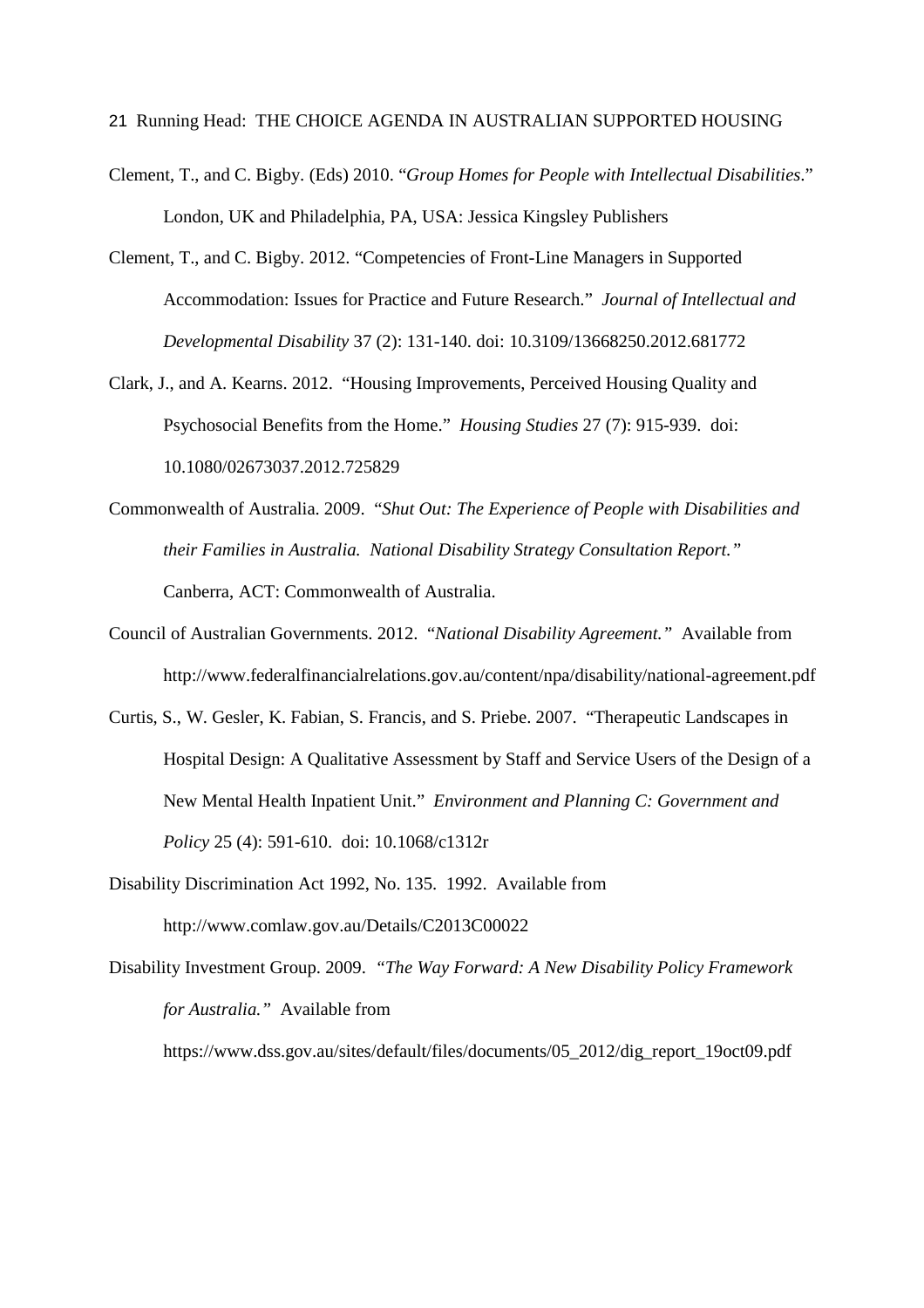Disability Services Act 1986, No. 129. 1986. Available from http://www.comlaw.gov.au/Details/C2013C00015

- Dyck, I., P. Kontos, J. Angus, J., and P. McKeever. 2005. "The Home as a Site for Long-Term Care: Meanings and Management of Bodies and Spaces." *Health & Place* 11 (2)*:* 173- 185. doi: 10.1016/j.healthplace.2004.06.001
- Eriksson, M., and B. Lindström. 2008. "A Salutogenic Interpretation of the Ottawa Charter." *Health Promotion International* 23 (2): 190-199. doi: 10.1093/heapro/dan014
- Felce, D. 1989. "*The Andor Project: Staffed Housing for Adults with Severe or Profound Mental Handicaps."* Kidderminster: British Institute on Mental Handicap.
- Foster, M., J. Fleming, and C. Tilse. 2007. "Council of Australian Governments' (COAG) Initiative for Young People with Disability in Residential Aged Care: What are the Issues for Acquired Brain Injury?" *Brain Impairment* 8 (3): 312-322. Retrieved from http://search.informit.com.au.libraryproxy.griffith.edu.au/documentSummary;dn=980019 163043791;res=IELHEA
- Foster, M., P. Henman, J. Fleming, C. Tilse, and R. Harrington. 2012. "The Politics of Entitlement and Personalisation: Perspectives on a Proposed National Disability Long-Term Care and Support Scheme in Australia." *Social Policy and Society* 11 (3): 331-343. doi: 10.1017/S147474641200005X
- Harrell, R., E. Kassner, and C. Figueiredo. 2011. "*Multigenerational Households are Increasing."* AARP Public Policy Institute Fact Sheet. Washington, DC: AARP Public Policy Institute.
- Heywood, F. 2004. "Understanding Needs: A Starting Point for Quality." *Housing Studies* 19 (5): 709-726. doi: 10.1080/0267303042000249161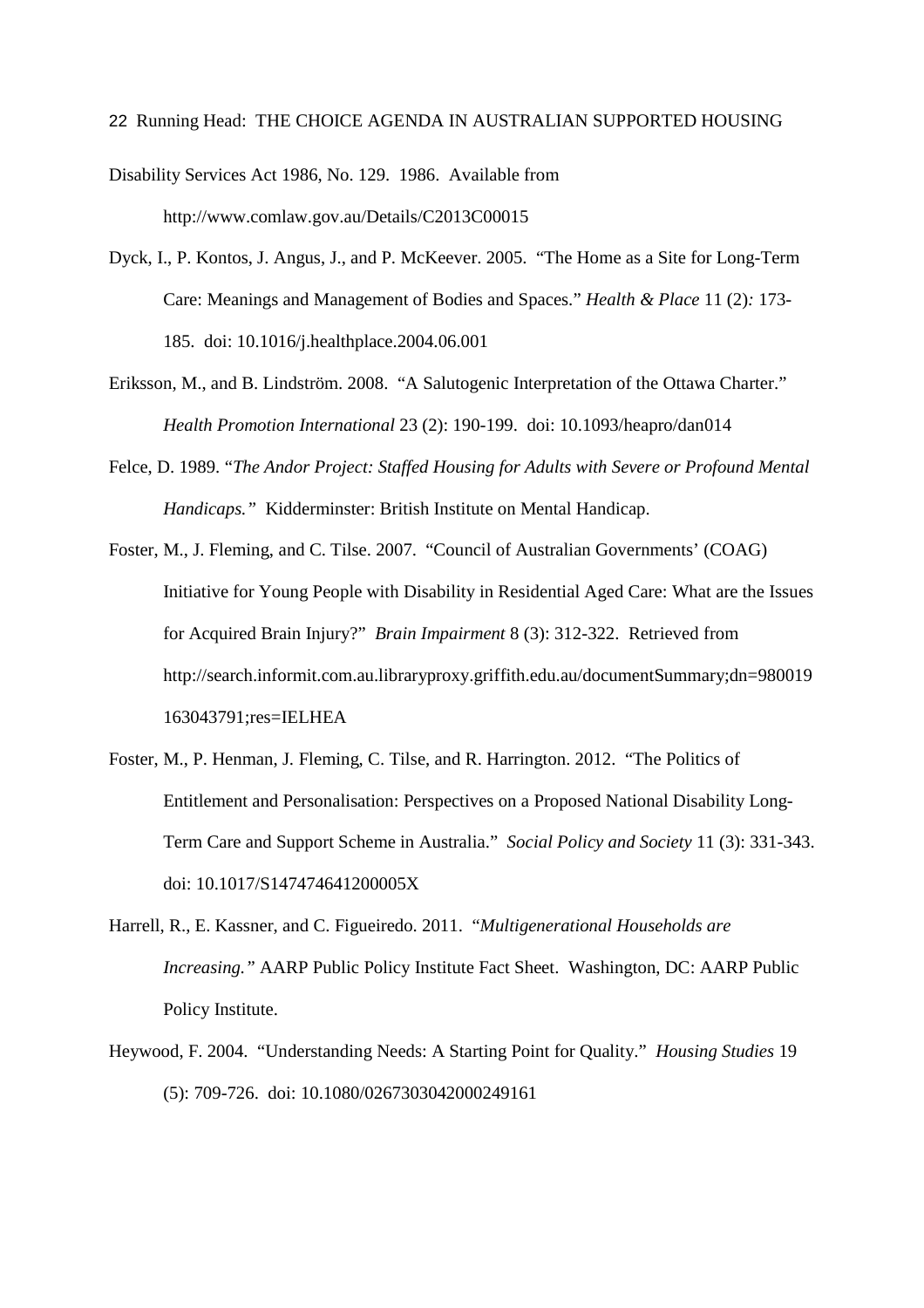- Imrie, R. 2004. "Housing Quality, Disability and Domesticity." *Housing Studies* 19 (5): 685- 690. doi: 10.1080/0267303042000249143
- Imrie, R. 2006. "Independent Lives and Relevance of Lifetime Homes." *Disability & Society* 21 (4): 359-374. doi:10.1080/09687590600680152
- Johnson, G., S. Parkinson, and C. Parsell. 2012. "*Policy Shift or Program Drift? Implementing Housing First in Australia".* AHURI Final Report No. 184. Melbourne, Australia: Australian Housing and Urban Research Institute.
- Jonas, W. B., and R. A. Chez. 2004. "Toward Optimal Healing Environments in Health Care." *The Journal of Alternative and Complimentary Medicine* 10 (S1): S1-S6. doi: 10.1089/acm.2004.10.S-1
- King, P. 1996. "*The Limits of Housing Policy: A Philosophical Investigation."* London: Middlesex University Press.
- Kozma, A., J. Mansell, and J. Beadle-Brown. 2009. "Outcomes in Different Residential Settings for People with Intellectual Disability: A Systematic Review." *American Journal on Intellectual and Developmental Disabilities* 114 (3): 193-222. doi: 10.1352/1944-7558- 114.3.193
- Kyle, T., and J. R. Dunn. 2008. "Effects of Housing Circumstances on Health, Quality of Life and Healthcare Use for People with Severe Mental Illness: A Review." *Health and Social Care in the Community* 16 (1): 1-15. doi:10.1111/j.1365-2524.2007.00723x
- Lamontagne, M.-E., F. Poncet, E. Careau, M.-J. Sirois, and N. Boucher. 2013. "Life Habits Performance of Individuals with Brain Injury in Different Living Environments." *Brain Injury* 27 (2): 135-144. doi: 10.3109/02699052.2012.722253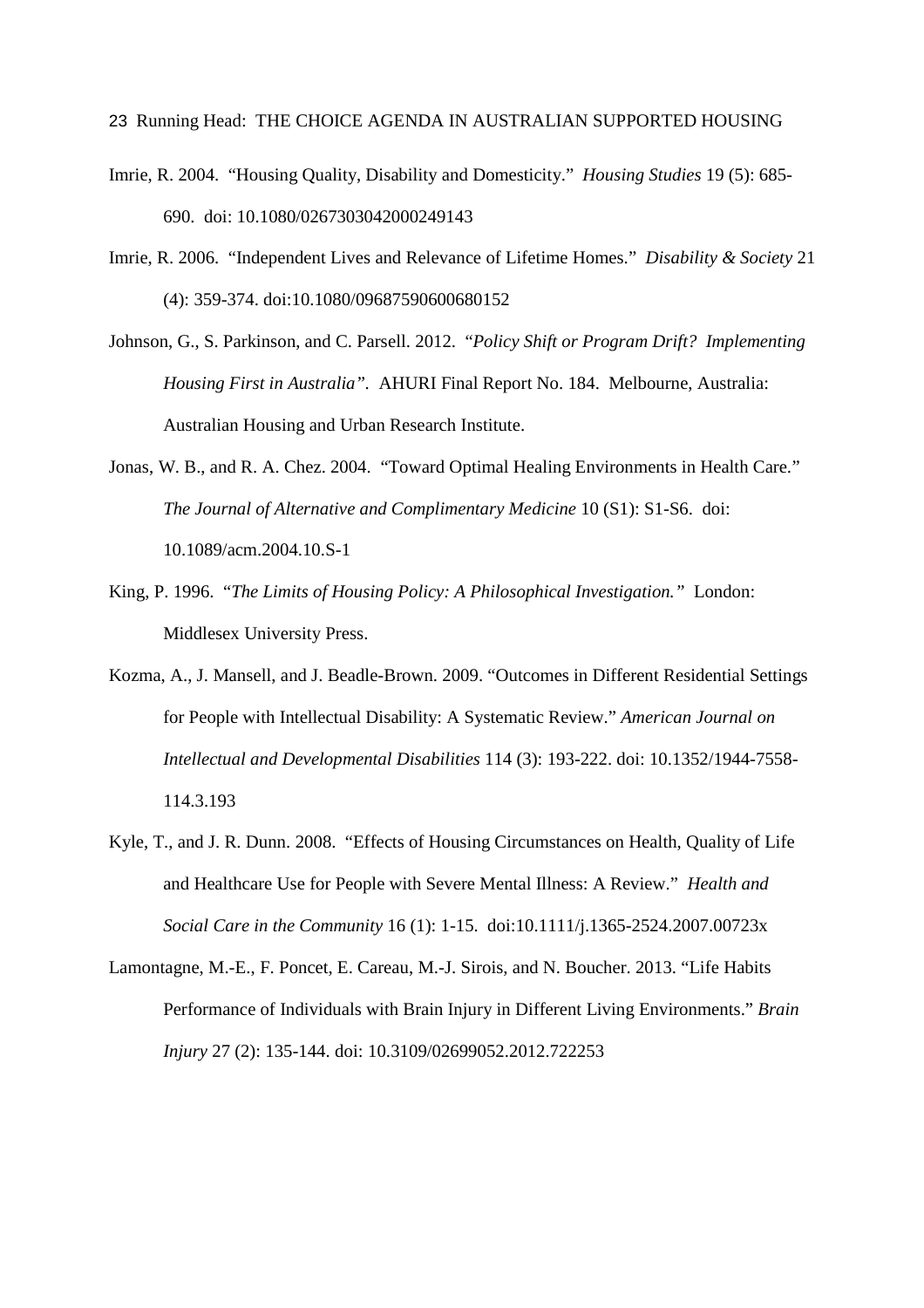- Livable Housing Australia. 2012. "*Livable Housing Design Guidelines* (2nd ed)." Sydney, NSW: Livable Housing Australia.
- Lord, J., and P. Hutchison. 2003. "Individualised Support and Funding: Building Blocks for Capacity Building and Inclusion." *Disability & Society* 18 (1): 71-86. doi:10.1080/713662196
- MacKinnon, D., and C. Coleborne. 2003. "Introduction: Deinstitutionalisation in Australia and New Zealand." *Health and History* 5 (2): 1-16. Available from http://www.jstor.org.libraryproxy.griffith.edu.au/stable/40111450
- Mansell, J. 2009. "Foreword: The 'Implementation Gap' in Supported Accommodation for People with Intellectual Disabilities. In *Group Homes for People with Intellectual Disabilities,* edited by T. Clement and C. Bigby, 11-14. London, UK and Philadelphia, PA, USA: Jessica Kingsley Publishers.
- Mansell, J., J. Beadle-Brown, B. Whelton, C. Beckett, and A. Hutchinson. 2008. "Effect of Service Structure Organization on Staff Care Practices in Small Community Homes for People with Intellectual Disabilities." *Journal of Applied Research in Intellectual Disabilities* 21 (5): 398-413. doi: 10.1111/j.1468 - 3148.2007.00410.x
- Mansell, J., D. Felce, D. Jenkins, U. de Knock, and S. Toogood. 1987. "*Developing Staffed Housing for People with Mental Handicaps."* Tunbridge Wells, UK: Costello.
- Morris, J. 2004. "Independent Living and Community Care: A Disempowering Framework." *Disability & Society* 19 (5): 427-442. doi:10.1080/0968759042000235280
- Nalder, E., J. Fleming, M. Foster, P. Cornwell, C. Shields, and A. Khan. 2012. "Identifying Factors Associated with Perceived Success in the Transition from Hospital to Home after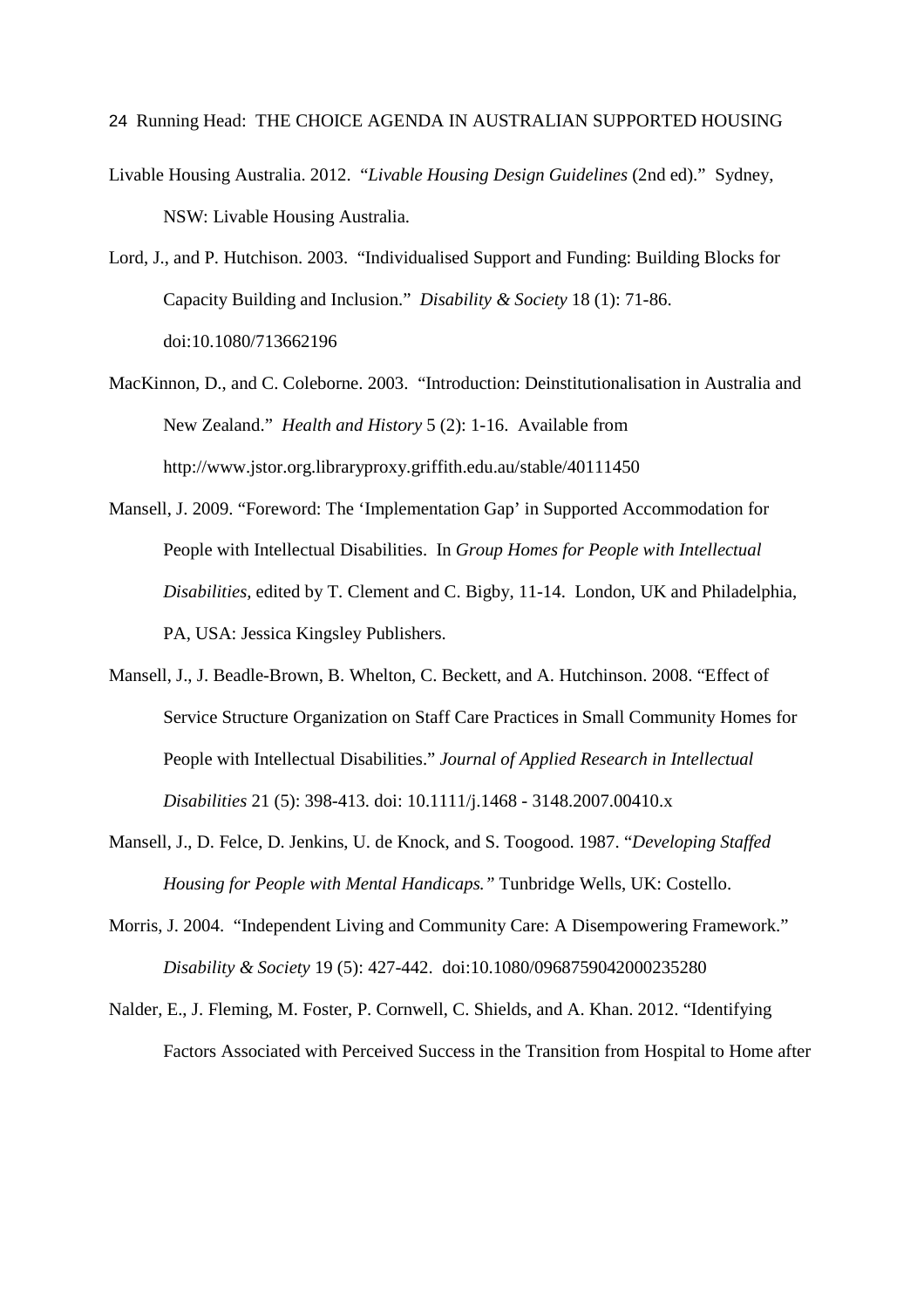25 Running Head: THE CHOICE AGENDA IN AUSTRALIAN SUPPORTED HOUSING Brain Injury." *The Journal of Head Trauma Rehabilitation* 27 (2): 143-153.

doi:10.1097/HTR.0b013e3182168fb1

- National Disability Insurance Scheme Act 2013, No. 20 2013. Available from http://www.comlaw.gov.au/Details/C2014C00386
- NSW Department of Ageing, Disability and Home Care. 2009. "*Exploring and Implementing Person Centred Approaches: A Guide for NSW Community Participation Program Service Providers*." Available from

http://www.adhc.nsw.gov.au/\_\_data/assets/file/0006/228291/ExploringandImplementing PersonCentredApproachesUpd.pdf

- Office of the Public Advocate Queensland. 2005. "*Housing Design for All: Universal Housing Design in Queensland* (Issue Paper 3)." Brisbane, QLD: Office of the Public Advocate – Queensland.
- Ownsworth, T., M. Turpin, G. Carlson, and J.-A. Brennan. 2004. "Perceptions of Long-Term Community-Based Support Following Severe Brain Injury." *Brain Impairment* 5 (1): 53- 66. doi:10.1375/brim.5.1.53.35407
- Parker, C., S. Barnes, K. McKee, K. Morgan, J. Torrington, and P. Tregenza. 2004. "Quality of Life and Building Design in Residential and Nursing Homes for Older People." *Ageing and Society* 24 (6): 941-962. doi: 10.1017/S0144686.X04002387
- Parker, S., and K. R. Fisher. 2010. "Facilitators and Barriers in Australian Disability Housing Support Policies: Using a Human Rights Framework." *Disability Studies Quarterly* 30 (3). Available from http://dsq-sds.org/article/view/1283/1310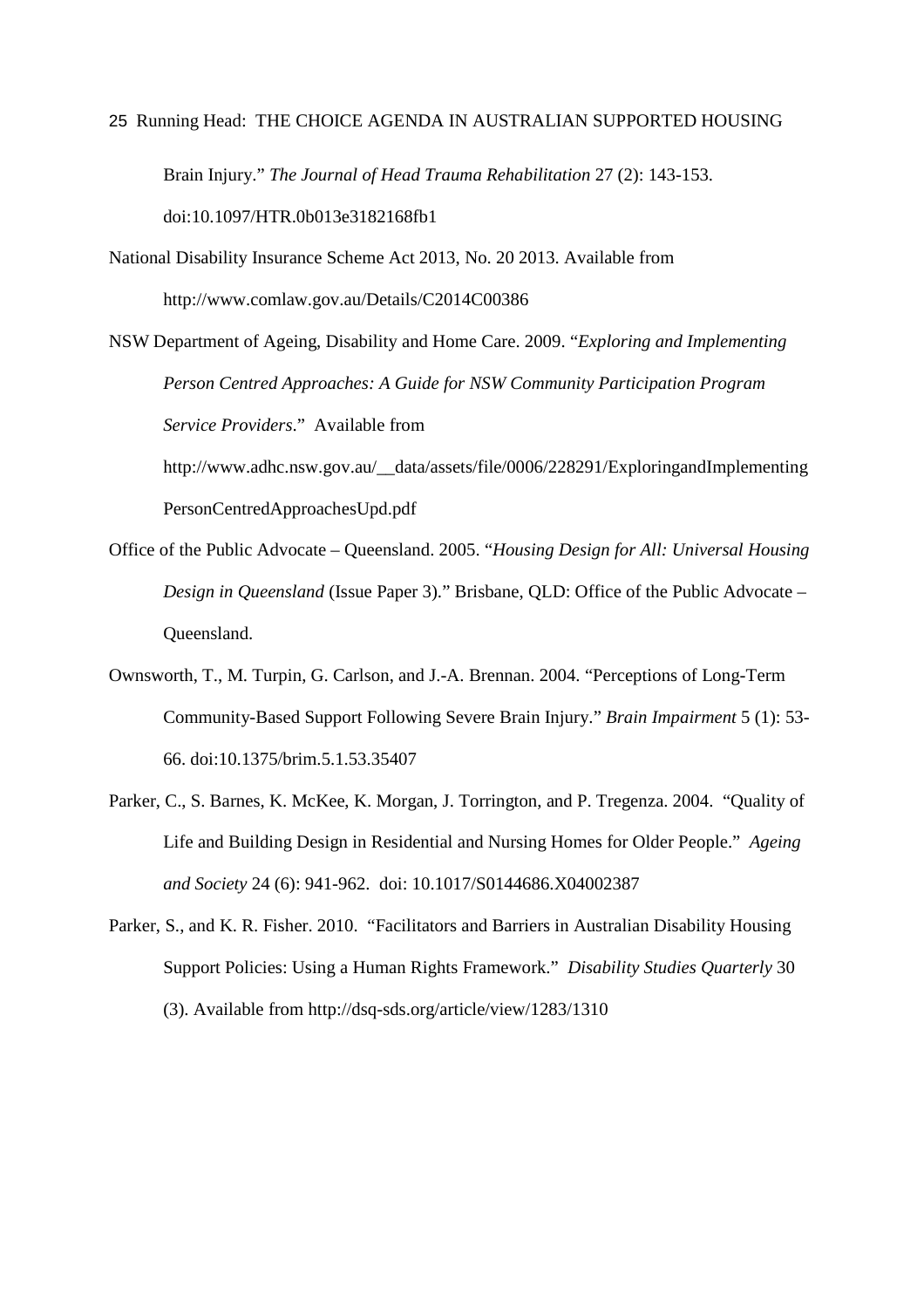PricewaterhouseCoopers (PwC). 2011. "*Disability Expectations: Investing in a Better Life, a Stronger Australia*." Available from

http://www.pwc.com.au/industry/government/assets/disability-in-australia.pdf

- Queensland Action for Universal Housing Design. n.d. "*Submission in Response to the Draft Report by Productivity Commission Inquiry into Caring for Older Australians"*. Available from http://www.pc.gov.au/inquiries/completed/agedcare/submissions/subdr640.pdf
- Robst, J., R. Deitz, and K. McGoldrick. 1999. "Income Variability, Uncertainty and Housing Tenure Choice." *Regional Science and Urban Economics* 29 (2): 219-229. doi: 10.1016/S0166-0462(98)00031-3
- Sanderson, H., J. Thompson, and J. Kilbane. 2006. "The Emergence of Person-Centred Planning as Evidence-Based Practice." *Journal of Integrated Care* 14 (2): 18-25. doi: 10.1108/147690182006000014
- Saugeres, L. 2011. "(Un)accommodating Disabilities: Housing, Marginalization and Dependency in Australia." *Journal of Housing and the Built Environment* 26 (1): 1-15. doi:10.1007/s10901-010-9201-x
- Schulz, A., and M. E. Northridge. 2004. "Social Determinants of Health: Implications for Environmental Health Promotion." *Health Education & Behavior* 31 (4): 455-471. doi: 10.1177/1090198104265598
- Sloan, S., L. Callaway, D. Winkler, K. McKinley, and C. Ziino. 2012. "Accommodation Outcomes and Transitions Following Community-Based Intervention for Individuals with Acquired Brain Injury." *Brain Impairment* 13 (1): 24-43. doi:10.1017/Brlmp.2012.5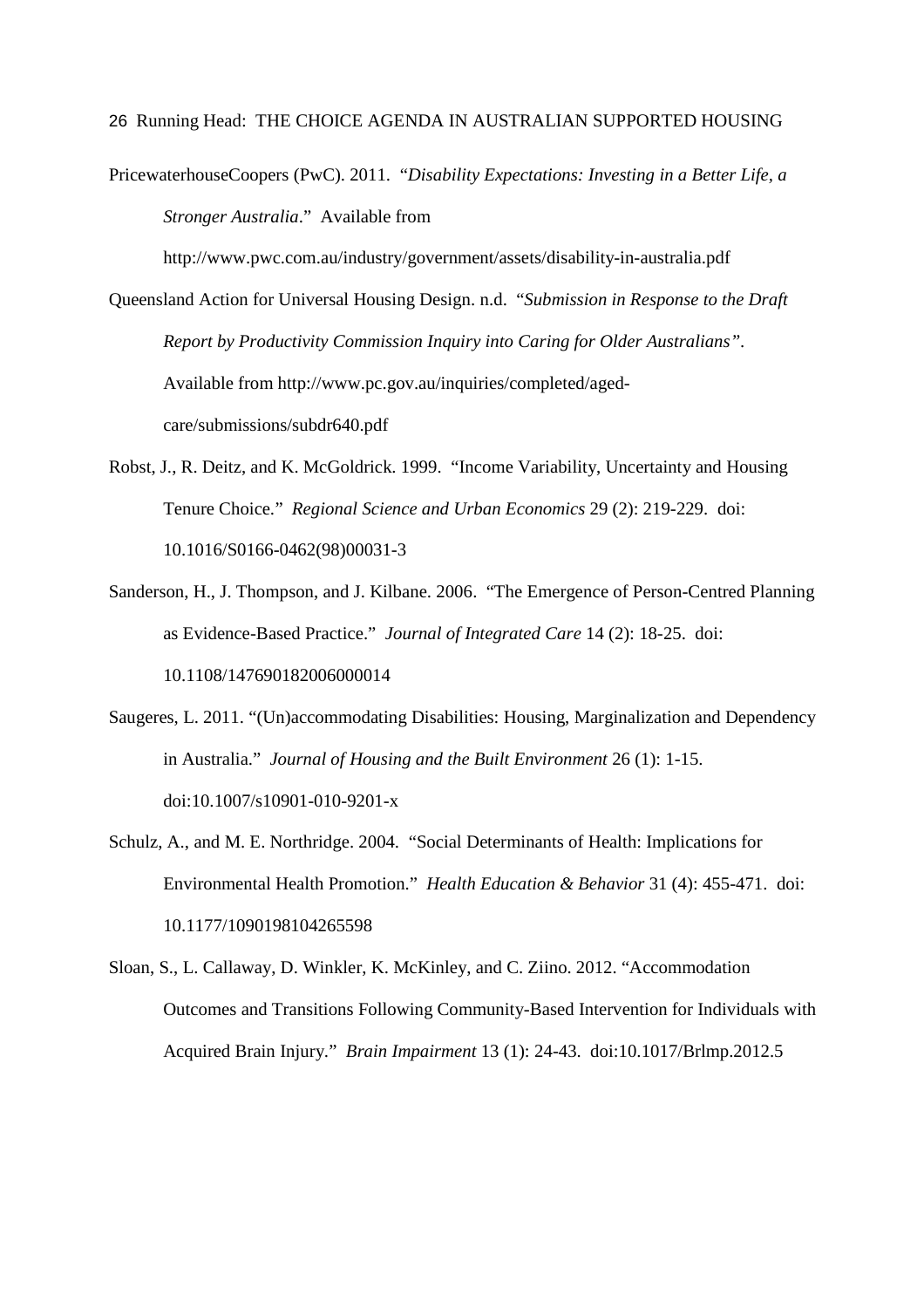- State of Victoria, Department of Human Services. 2003. "*Responding to People with Multiple and Complex Needs Project: Client Profile Data and Case Studies Report."* Melbourne, VIC: Operations Division, Victorian Government Department of Human Services.
- Taleporos, G., D. Craig, M. Brown, C. McNamara, and S. Forbes. 2013. "*Housing and Support for Younger People with Disabilities Transitioning to Independent Living: Elements for Success in the Design and Implementation of DisabilityCare Australia, a National Disability Insurance Scheme."* Melbourne, Victoria: Youth Disability Advocacy Service.
- Tsemberis, S., L. Gulcur, and M. Nakae. 2004. "Housing First, Consumer Choice, and Harm Reduction for Homeless Individuals with a Dual Diagnosis." *American Journal of Public Helath* 94 (4): 651-656. doi: 10.2105/AJPH.94.4.651
- Ulrich, R. S. 2000. "*Evidence Based Environmental Design for Improving Medical Outcomes*." Paper presented at the Healing by Design: Building for Healthcare in the 21st Century National Conference, McGill University Health Center, Montreal, Canada, September 2000.
- Ulrich, R. S. 2006. "Essay: Evidence-Based Health-Care Architecture." *The Lancet* 368: S38- S39. doi: 10.1016/S0140-6736(06)69921-2
- United Nations. 2006. "*Convention on the Rights of Persons with Disabilities."* Available from www.un.org/disabilities/convention/conventionfull.shtml
- Victorian Coalition of ABI Service Providers Inc. 2014. "*Submission to the Inquiry into Affordable Housing: Response to the Senate Economics References Committee."*  Available from

http://webcache.googleusercontent.com/search?q=cache:hyBoGTqd5S4J:www.aph.gov.a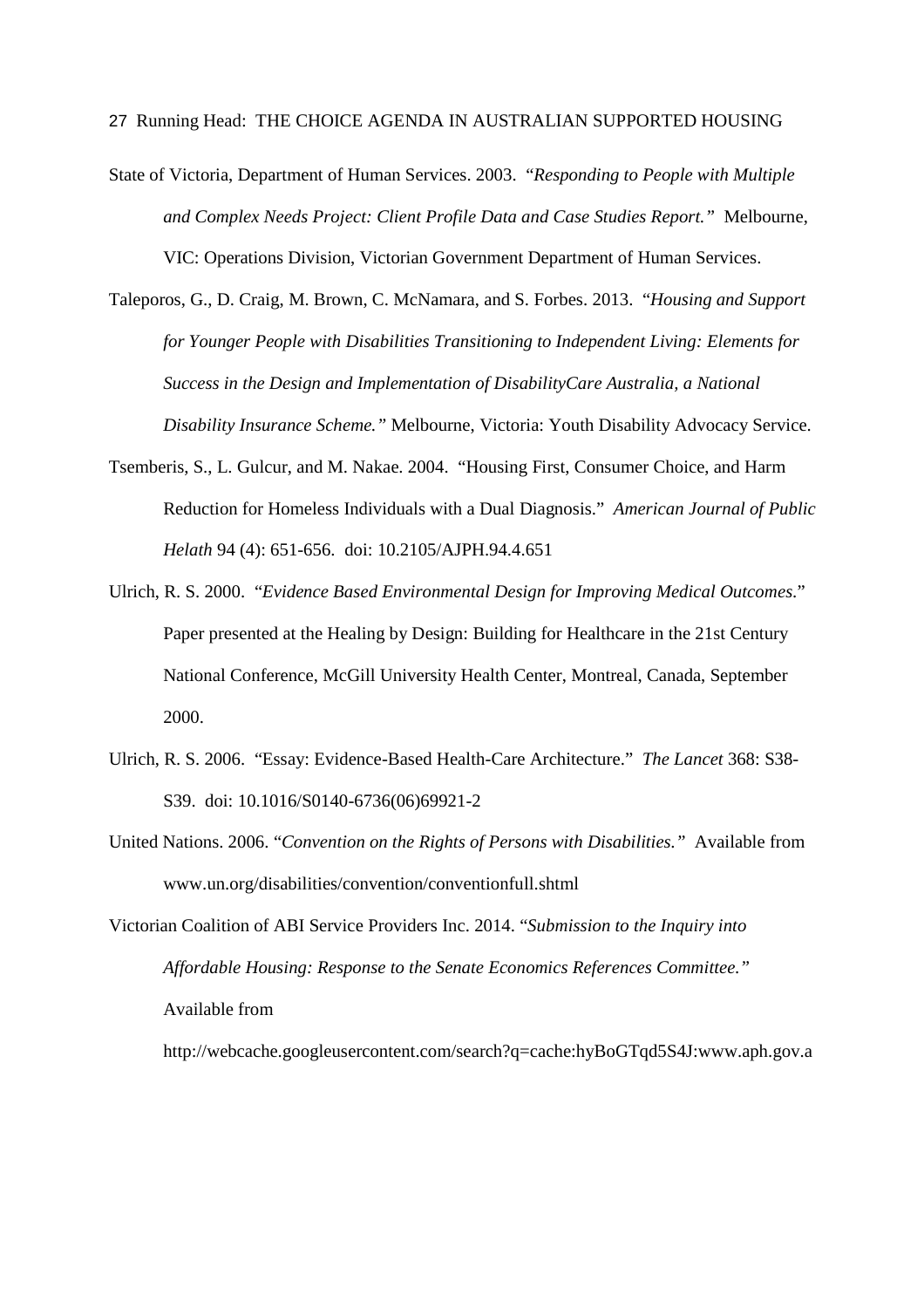- 28 Running Head: THE CHOICE AGENDA IN AUSTRALIAN SUPPORTED HOUSING u/DocumentStore.ashx%3Fid%3Db408c946-4a2f-4549-9e2f-60a1592ae858%26subId%3D206884+&cd=1&hl=en&ct=clnk&gl=au
- Wagemakers, A., L. Vaandrager, M. A. Koelen, H. Saan, and C. Leeuwis. 2010. "Community Health Promotion: A Framework to Facilitate and Evaluate Supportive Social Environments for Health." *Evaluation and Program Planning* 33 (4): 428-435. doi: 10.1016/j.evalprogplan.2009.12.008
- Wiesel, I. 2011. "Allocating Homes for People with Intellectual Disability: Needs, Mix and Choice." *Social Policy & Administration* 45 (3): 280-298. doi:10.1111/j.1467- 9515.2011.00769.x
- Wiesel, I., and R. Fincher. 2009. "The Choice Agenda in Disability Housing Provision." *Housing Studies* 24 (5): 611-627. doi:10.1080/02673030903086790
- Williamson, M. 2006. "*Innovative Accommodation Support for Western Australians with a Disability: A Discussion Paper*." Available from http://www.ideaswa.net/accommodation-think-tank.html
- Winkler, D., L. Farnworth, S. Sloan, and T. Brown. 2011. "Moving from Aged Care Facilities to Community-Based Accommodation: Outcomes and Environmental Factors." *Brain Injury* 25 (2): 153-168. doi:10.3109/02699052.2010.541403
- Winkler, D., L. Farnworth, S. Sloan, K. Stringer, and L. Callaway. 2011. "*Young People in Nursing Homes: White Paper."* Melbourne, Victoria: Summer Foundation Ltd and Monash University.
- Wister, A. V. 2005. "The Built Environment, Health, and Longevity." *Journal of Housing for the Elderly* 19 (2): 49-70. doi:10.1300/J081v19n02\_04